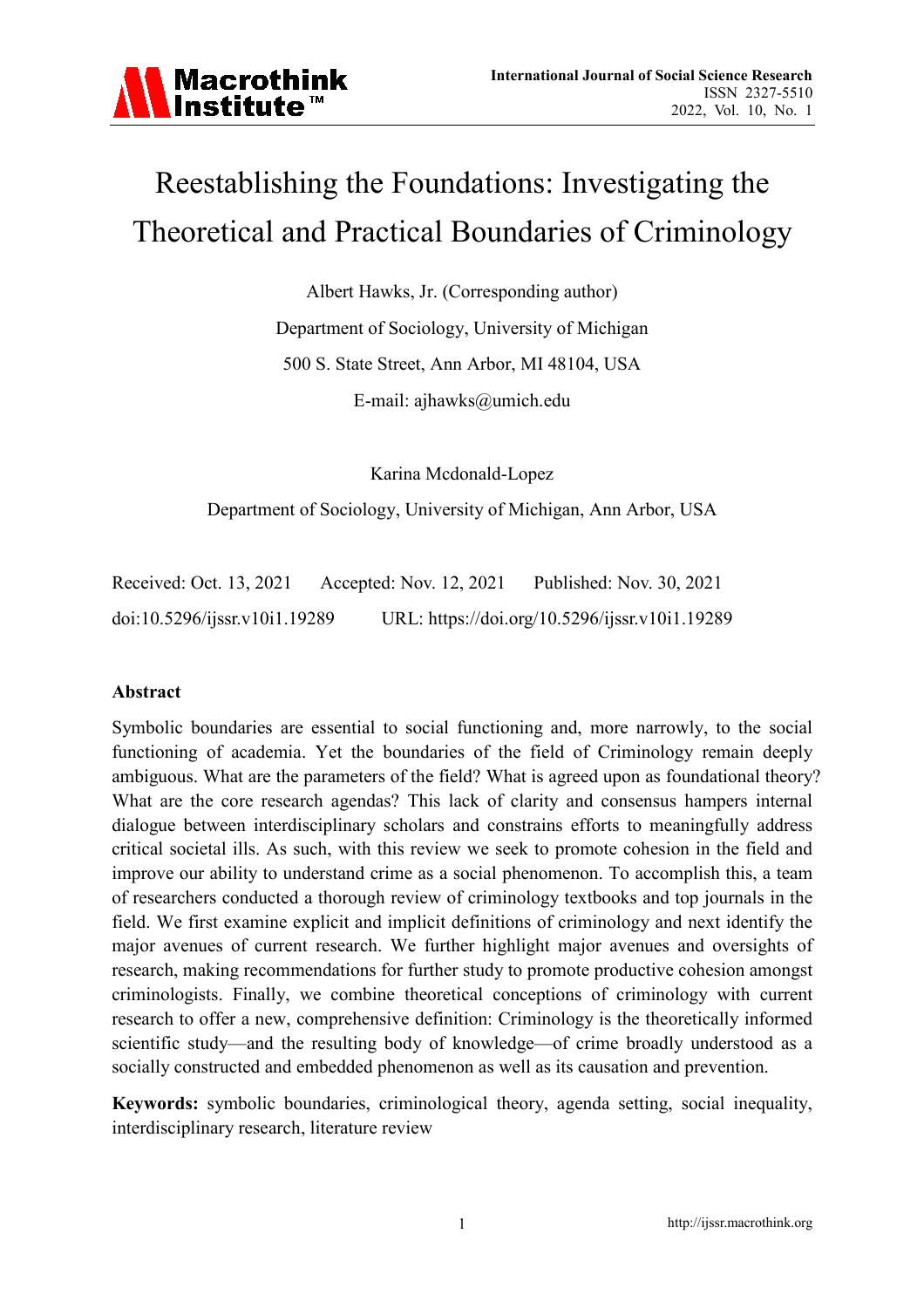

# **1. Introduction**

It has long been established that boundaries are essential to social functioning and, more narrowly, to the social functioning of academia. Gieryn's original argument was that "boundary work" in the sciences served to establish epistemic authority and resolve credibility contests (Gieryn, 1983). Lamont and Molnar have similarly demonstrated that symbolic boundaries are deployed to construct meaning (2002). In the academy, then, disciplinary boundaries have served to facilitate informed, consistent research and direct methods.

Criminology—which is deeply interdisciplinary—suffers from a lack of clear disciplinary distinction (Schmalleger, 2017; Messerschmidt, 2015). As such, criminology is saturated with a loosely affiliated body of research in which there are vast differences in perspectives and theoretical frameworks regarding the scientific understanding of crime (Schmalleger, 2017). This lack of theoretical cohesion makes it difficult to produce research on crime (Kubrin, Stucky, & Krohn, 2009). Yet crime is one of the most critical issues in social life.

Over the course of one year, our team of researchers conducted a thorough literature review of the field of criminology—exploring course textbooks and top journals—to bring clarity to the breadth of understandings of what constitutes "criminology" in the scholarly imagination. Our review is organized around two pillars: (i) definitions and theory and (ii) criminology in practice.

First, we examine definitions of criminology. We explore both explicit and implicit definitions*.* As part of this exploration, we were also interested in named theoretical frameworks deployed by scholars in their research. We found a wide range, with often little overlap. After synthesizing these elements, we suggest a working definition of criminology. Second, we investigate the content of criminological work. Many articles do not *define*  criminology *per se* but do claim to be doing criminology in their research (or are printed in criminology journals). Broadly, we found research in this category centered on race and incarceration (Chavez, 2019; Dugan & Chenoweth, 2020), effects of incarceration on employment (Pager, 2007; Sugie et al., 2019), crime as a social phenomenon (Gruenewald, 2015; Messerschmidt, 2015), intersectional studies of crime (Messerschmidt & Beirne, 2015; Adler, Laufer, & Mueller, 2018; Benson et al., 2020), and geographical and neighborhood effects (Papachristos & Bastomski, 2018; Levi, Phillips, & Sampson, 2020).

In considering explicit definitions, implicit definitions, theoretical genealogies, and contemporary research, we aim with this paper to promote cohesion in the field and improve our ability to understand crime as a social phenomenon. This article proceeds in three parts as follows: i) initial synthesis of existing explicit definitions, existing implicit definitions, and predominant theories, ii) review of contemporary research areas, and finally iii) we propose a synthesized definition of the field and suggest some parameters for a more coherent path forward.

#### **2. Methods**

We approached the research for this review in a standard manner (Webster & Watson, 2002;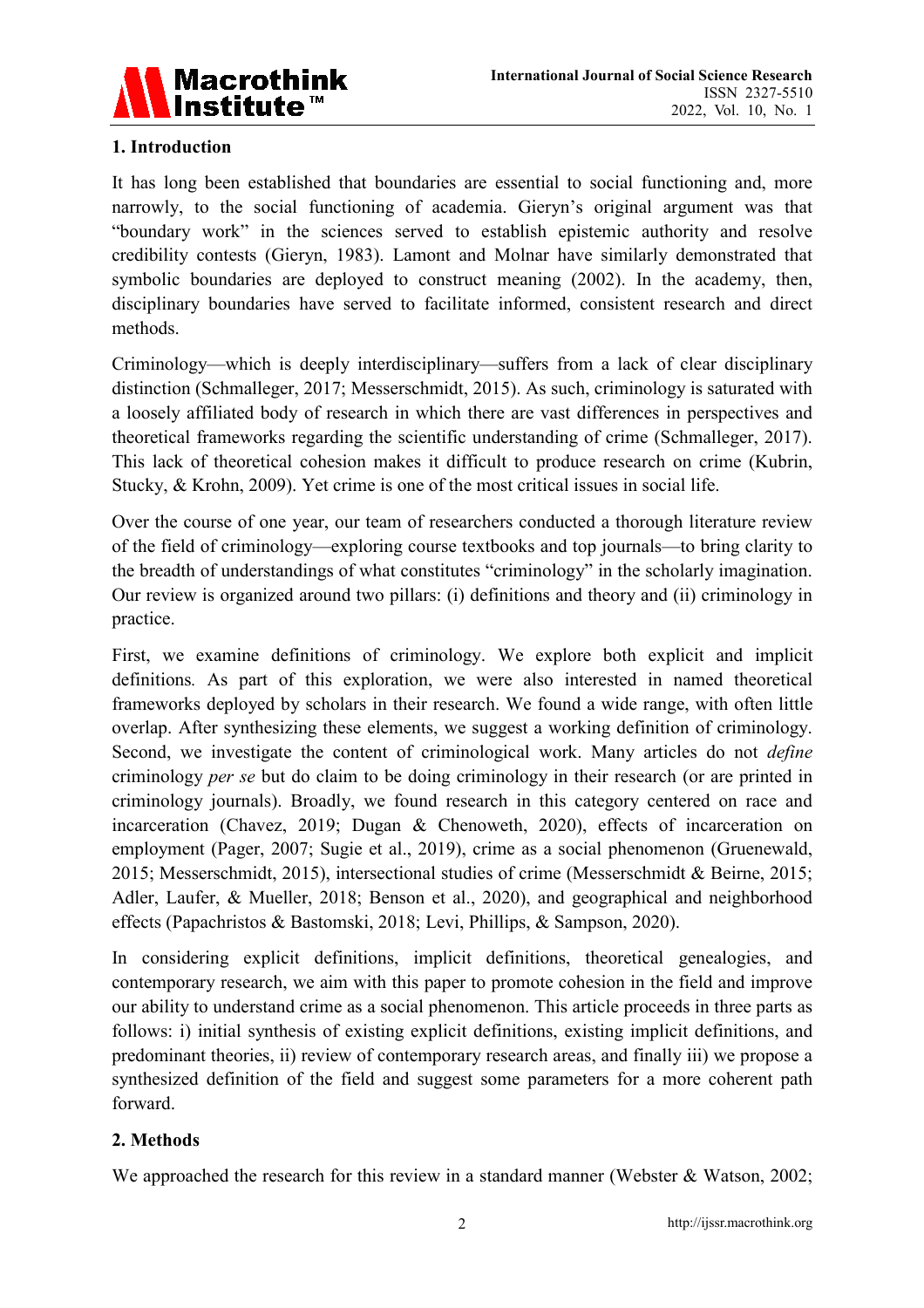

Nordstrom & Dackis, 2011; Milkoreit et al., 2016). We first specified the boundaries of our inclusion criteria as all studies which include mention of the keyword "criminology" in the following top-tiered peer-reviewed journals: *Social Forces*, *Social Issues*, *American Journal of Sociology*, *Annual Sociological Review*, *Social Psychology*, *Journal of Social Psychology*, *Theoretical Criminology*, *Criminology*, and *Journal of Research in Crime and Delinquency*. addition, we included any academic textbook currently in use in higher education criminology courses. This was limited to articles that at a minimum were aiming to perform criminological research, between 1990 (allowing for "snowballing" beyond this timeframe) and present. This included "sparse" mentions, so long as the article was situated as *belonging to the field*.

Our team conducted searches in the above-mentioned journals, using keywords related to crime and criminology. After screening the abstracts of all identified articles, some were excluded because they lacked either explicit or implicit definitions of criminology, or any discussion of theoretical geologies of criminology.

We also contacted criminology instructors at any higher education institution in the United States that had an active criminology department and requested a current (2020) syllabus. Using these syllabi, we identified textbooks in current use, located these textbooks, and reviewed them for relevant content.

We read each source to identify the primary aim(s) of the text and the degree to which it conformed to the purpose of our review—to identify: (a) explicit definitions, (b) implicit definitions, (c) named theoretical frameworks, and (d) research subject. We summarized these findings under thematic headings in a table shared within our research team. After data was collected, we synthesized the material, identifying similarities and differences across the various studies. This review is not intended to be exhaustive in the sense of representing every unique mention and every specific avenue of relevant study. While we surveyed many more articles than cited, our intention here is to offer a representative sample of trends that emerged.

#### **3. Defining Criminology**

Criminology is seen as an independent discipline, widely acknowledged as drawing on multiple sister disciplines and methodologies—including sociology, biology, psychology, economics, and ecology (Frailing & Harper, 2016). But what exactly is defined as "criminology" is unclear. There is profound disagreement on a definition proper (Hagan, 1990) and differences in terms of causation (Cullen & Agnew, 2003).

Despite disagreement, there are some widely used definitions and core tenets that appear across textbooks. Several texts use some version of Sutherland and Cressey's definition of criminology as, "[1] the body of knowledge treating crime [2] as a social phenomenon" (Schmallegger, 2017; Siegle, 2015; Adler, Laufer, & Mueller, 2018; Akers, 1999). Still other texts use a variation of the following formulation: Criminology is the [3] scientific study of criminal behavior, [4] including its causation and prevention (Cullen & Agnew, 2003; Schram & Tibbetts, 2018; Hagan, 1990; Rennison & Dodge, 2016; Adler, Laufer, & Mueller,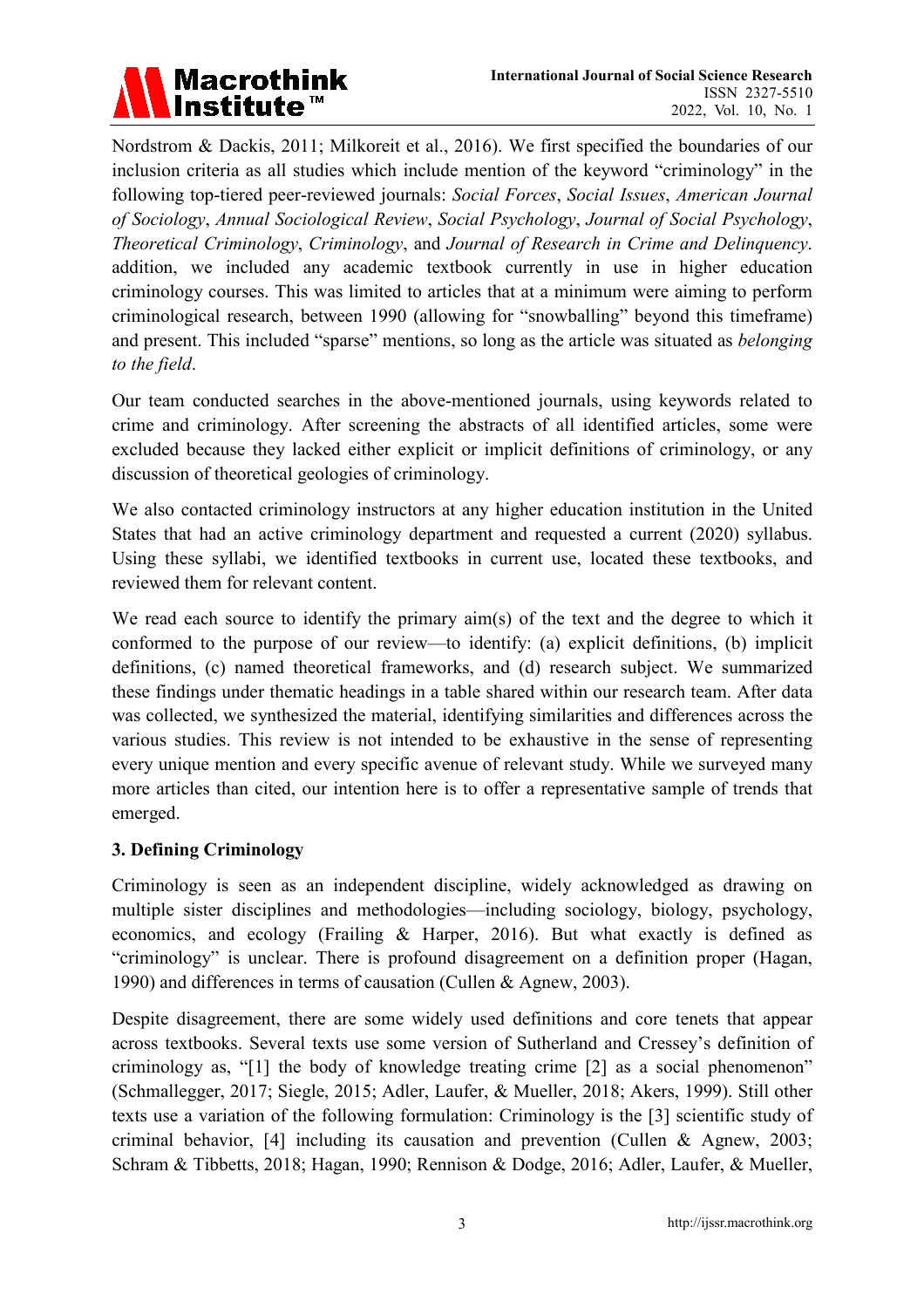

2018; Frailing & Harper, 2016; Siegle, 2015; Schmalleger, 2017; Siegle, 2019). Most textbooks also emphasize that criminology is [5] a theory-driven study of crime (Kubrin, Stucky, & Krohn, 2009; Lilly, Cullen, & Ball, 1995; Cullen & Agnew, 2003; Akers, 1999; Hagan, 1990).

We find that few journal articles deal directly with the notion of criminology as a field except to note the limiting effects *having* a field can create. Hillyard (2014), for example, notes that a field such as criminology "inevitably" distorts the overall picture of harm. Relatedly, Sweeny (2014) discusses the data limitations on any study of crime. Krohn, discussing Agnew's unified theory of crime incidentally highlights that part of the challenge of defining criminology requires us to also develop a concept of what is [6] worthy to be discussed as crime (Agnew, 2011; Krohn, 2012) (Note 1). In other words, most journal articles that explore the field of criminology tend to emphasize the issue of unit of analysis.

Despite not explicitly defining criminology, many journal articles do reference "criminology" or "criminologists" in a way that treats the field as independent (Sykes, 2019; Greene, 2019; Muller, 2018; Harding et al., 2018; King & Johnson, 2016; Western et al., 2015; Campbell & Schoenfeld, 2013; Muller, 2012; De Young, 2012; Carlson, 2019). In the same vein, many studies also use explicitly "criminological" journals in their references, even if the article itself does not claim the field (Bell, 2020; Carlson, 2019; Mobasseri, 2019; Slade, 2018; Kramer, 2016; Walker, 2016).

Finally, numerous book reviews identify an original work as being important to the field of criminology (Flores, 2020; Sykes, 2019; Jones, 2018; Slade, 2018; Gruenewald, 2015; Jackson, 2015; Hillyard, 2014; Warner, 2014; Sweeny, 2014; Washington, 2014; Nurse, 2014; Abrahamson, 2013; Westbrook, 2013; Krohn, 2012; Levi, 2012; Garot, 2012; Rosenfeld, 2011; Zuberi, 2011; Ocampo, 2011; Matsueda, 2011). For example, in a book review of Byfield's *Savage Portrayals* (2013), Gruenewald argued Byfield's work offered important lessons for criminology about the black feminist and intersectional perspectives (Gruenewald, 2015).

As there is not an explicit definition of criminology established, there is no unified theoretical foundation. This became clear as our review of the literature developed. While many undergraduate textbooks may offer a version of chronological origin, the said origin seems to hold little to no power over how criminologists conceptualize themselves as scholars. In reality, most scholars develop their own theoretical frames within highly specific silos (Note 2). For example, critical criminological insights almost never cross into mainstream criminology.

In sum, while there is no absolute consensus, we think a concise definition of criminology should include each of the six elements from the above-cited scholarship. We now look at the practical application of criminology in contemporary the literature before proposing a synthesized definition.

#### **4. Criminology in Practice**

Despite the lack of an agreed-upon definition of criminology, there exists a body of research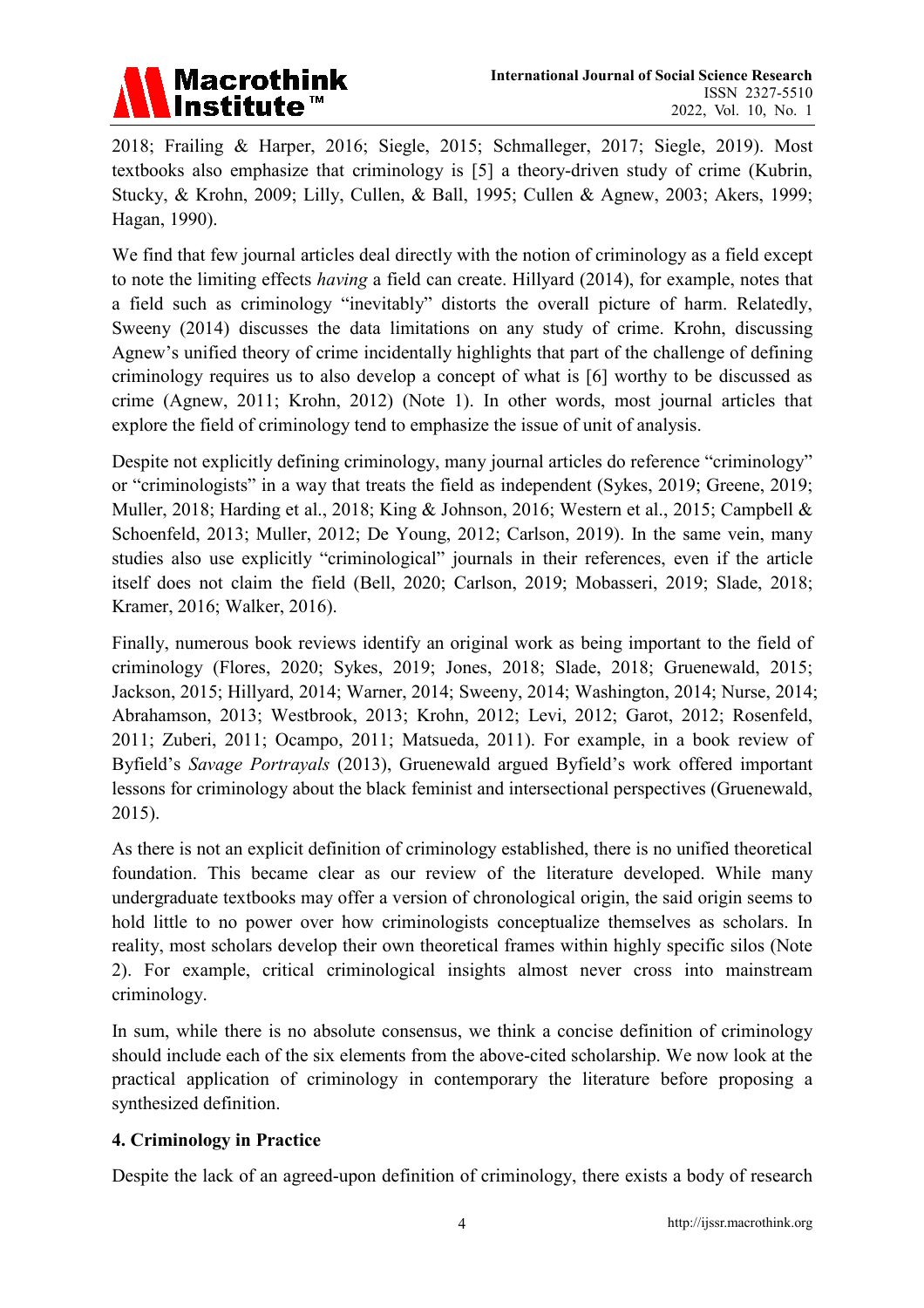

that self-identifies as criminological. As such, a second critical avenue for exploring the intellectual boundaries of the field lies in exploring the implicit definitions offered by the *actual contemporary practice of criminological research*. In other words: what does it mean to "do" criminology?

We've organized the following section under four broad scholarship areas: (a) crime and social identities; (b) the relationship between criminal justice and social inequality; (c) studies regarding incarceration and its social context; and (d) narratives about crime and their neighborhood context.

#### *4.1 Crime and Social Identities*

A dominant theme within the literature is exploring the relationship between social identities and crime to understand criminalization and offending.

#### 4.1.1 Race and Crime

First, there is a body of literature on the relationship between race and victimization of crime. For instance, Chavez (2019) explores the connection between present day anti-blackness and Afro-pessimism, and how that condition of society has contributed to racial violence. Along the same lines, Dugan and Chenoweth (2020) analyze Blalock's (1967) intergroup/minority threat theory in context of political threat and hate crimes, generating two sub-theories: (i) the political threat hypothesis which suggests positive government attention towards groups leads to more hate crime against them, and (ii) the emboldenment hypothesis, which suggests that negative government attention towards specific groups leads to more hate crime violence against them.

#### 4.1.2 Gender and Crime

A number of studies identify ways in which gender norms, such as masculinity, influence violent behavior from adolescent bullying to sexual assault (Flores, 2020; Green, 2019; Westbrook, 2013). These demonstrations of hyper masculinity extend to various subgroups as well (Panfil, 2020). For example, Green (2019) finds that LGBTQ gang members work to demonstrate their masculinity through crime as a way to earn respect and protect their reputation within the gang space. Some individuals use sexuality to claim subjecthood, and in doing so commit sexually violent acts (Westbrook, 2013).

There is also a large body of literature which examines how women's criminal experiences—with prostitution and drug use specifically—are colored by the hyper-masculine context in which their actions occur (Jackson, 2015). Ellis (2020) focuses on the institution of religion and its effect on incarcerated women, specifically how protestant narratives regulate women's emotional and sexual behaviors which act as rules for incarcerated women that support state authority and control. Kreager similarly examines the gendered nature of prison organization, examining how gender shapes the informal structure of prison organization for both men and women (Kreger et al., 2020). Alternatively, male victims of sexual and gender-based violence are often excluded from international criminal justice (Ullrich, 2019). Finally taking a more abstract lens, Chesney-Lind examines racism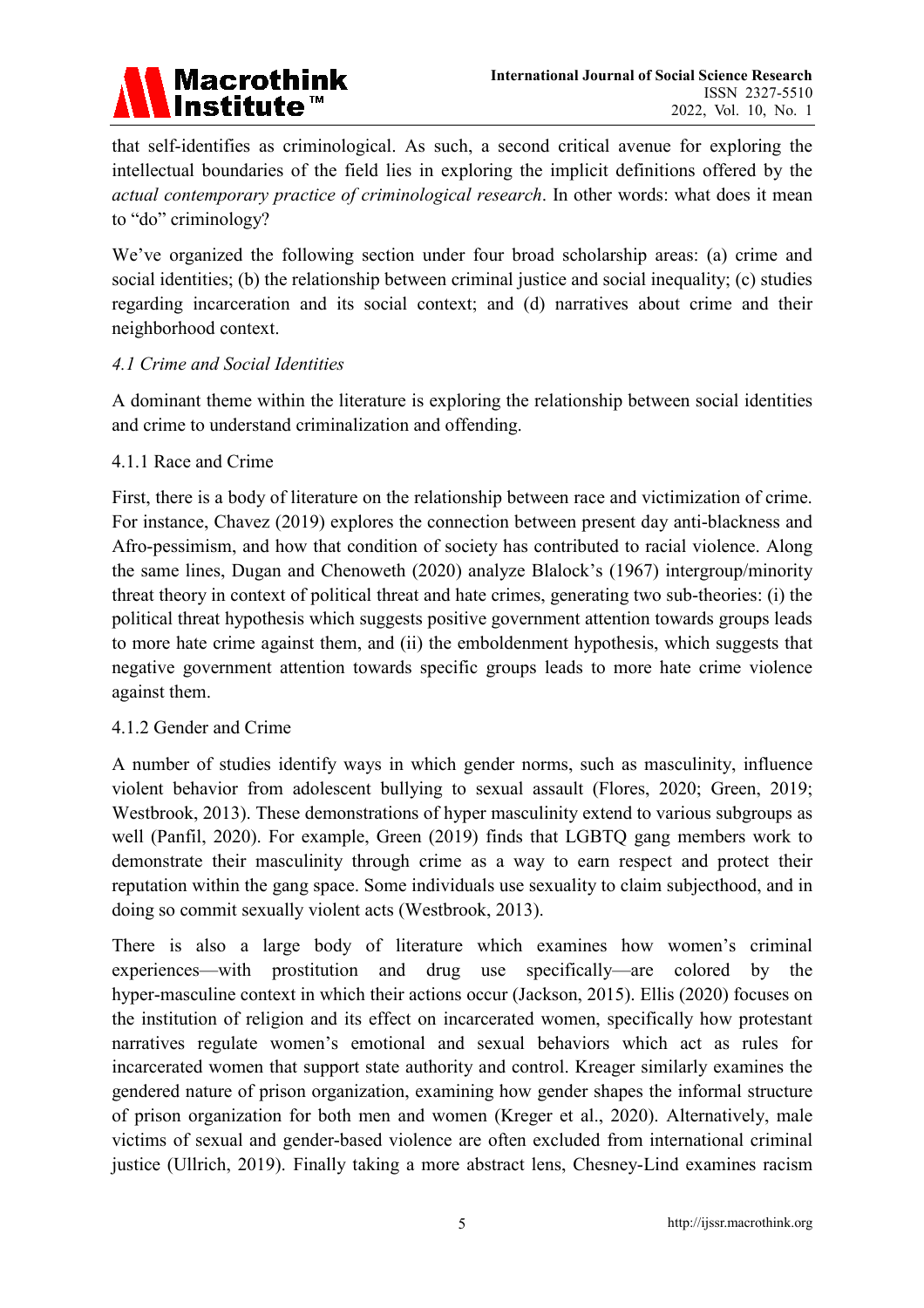

and sexisim in the field of criminology itself, examining the race and gender biases within the field of criminology and the ways scholars approach crime (Chesney-Lind, 2020).

# 4.1.3 Complex Intersections and Crime

Given the above, it's not surprising to note that there is a substantial body of literature exploring the relationship between *multiple* social identities and their co-relationship to crime. The overarching point scholars wish to emphasize is that in order to understand crime and offending, it is important to examine how identities and overlapping identities contribute to criminalization (Tran & Spivakovsky, 2019). This is most pronounced in scholarship regarding the relationship between racial and economic inequality (Barkan, 2018). Social inequality, racism, and poverty are broadly seen as the core series of variables leading to crime (Schmalleger, 2017).

Broadly, scholars have recognized that the core reason for higher participation in crime among ethnic minorities—specifically, African Americans—is racial economic inequality (Messerschmidt & Beirne, 2015). Indeed, the relationship is so pronounced that some in criminology even explicitly define racial inequality as rooted in economic inequality (Adler, Laufer, & Mueller, 2018). On the other side of this coin, scholars have explored economic advantage amongst whites as predictors of engagement in white-collar crime (Sohoni & Rorie, 2019), though in recent years there has also been an increase in non-White participation in white-collar crime and convictions (Benson et al., 2020).

Lastly, there has been some research on immigration law through a criminological lens, largely discussing the value (or lack thereof) of applying criminological insights to immigration issues (Soliman, 2019; Kemp, 2019; Gashi, Pedersen, & Ugelvik, 2019).

#### *4.2 Criminal Justice, Social Inequality, and Incarceration*

The most prevalent theme in recent criminological research is the criminal justice system, specifically the intersection between the criminal justice system and social inequality. Introductory texts assert the deep connection between criminology and criminal justice with confidence (Schram & Tibbetts, 2018; Siegle, 2015). One even suggests that the causes of crime are unsolvable, making crime prevention and justice the only tenable avenues of research (Messerschmidt & Bierne, 2015). From work on the intersection of the criminal justice system and social inequality, we know that marginalized groups are far more likely to face imprisonment, especially in contexts where their socioeconomic resources are unusually low (such as labor demand) and where control over criminal justice is dominated by singular hegemonies (Muller, 2018). Moreover, while there is a long history of racial disparity in the United States, the extreme proliferation of incarceration in the U.S. in recent years has driven the disparate impact of the penal system to new heights (Muller, 2012). This has also been explored in the context of disability and ableism (Thorneycroft & Asquith, 2019). Recent scholarship on this intersection has followed a few key subfoci.

#### 4.2.1 Race and Incarceration

One focus of criminological research is that which focuses on race and incarceration.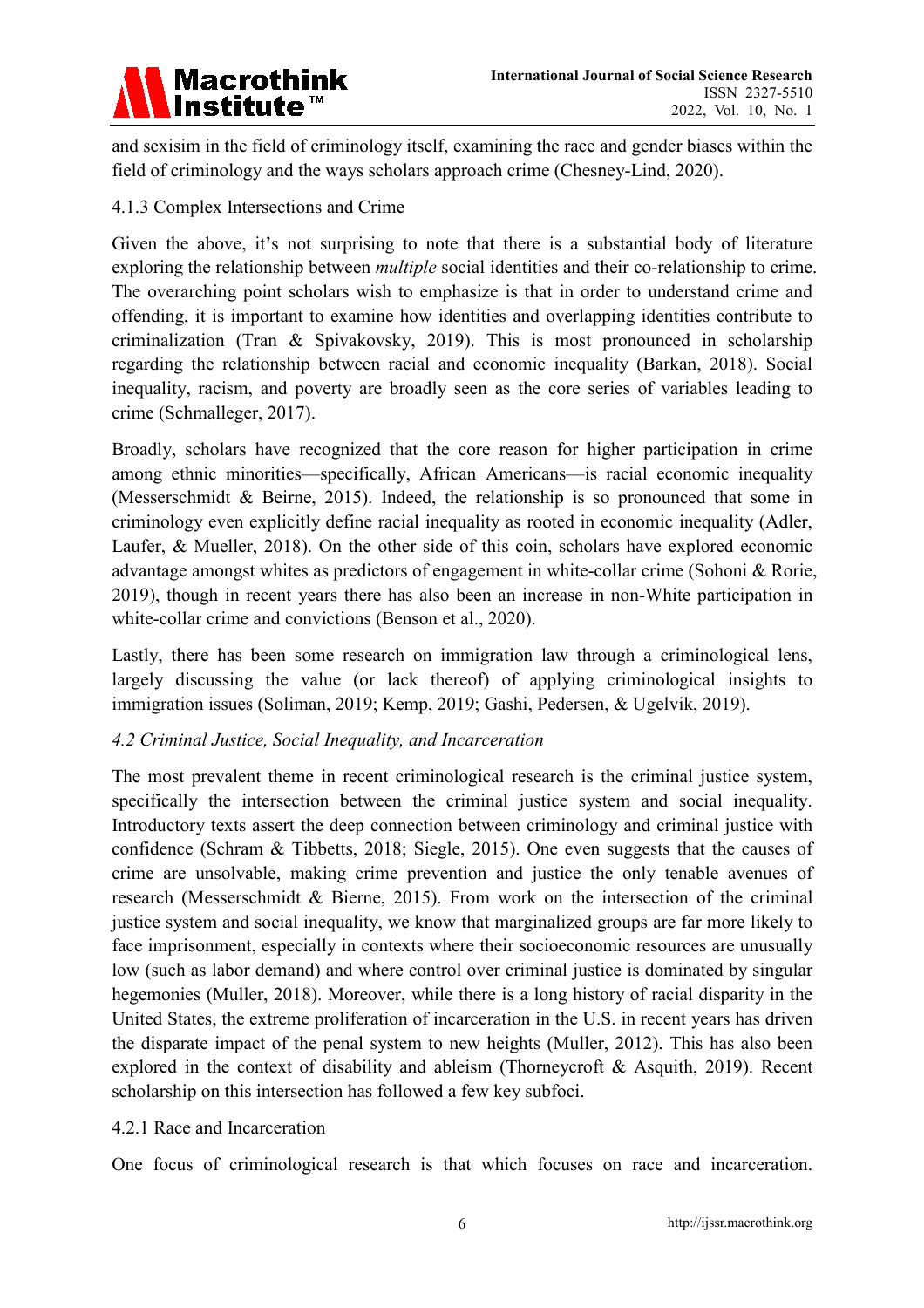

Scholarship within this vein explores the effects of racial status on sentencing and incarceration rates. Broadly scholars find that racism within the criminal justice system is related to an increased likelihood of incarceration, harsher sentences, and wrongful convictions for racial minorities (Bell, 2020; Muller, 2018; Monk, 2015; Gruenewald, 2015). Empirical evidence suggests that these racial disparities exist across virtually every stage of the criminal justice system—from policing, to adjudication, supervision, and corrections (Goodman, 2014). For instance, Omori and Peterson analyze criminal history, charging and pretrial detention, finding strong inequalities between white non-Latinos and Black Latinos in legal case factors (2020). Further, the decisions of actors within the criminal justice system are also influenced by the social climates in which they are located, and these social climates can also contribute to deepening racial disparities within the criminal justice system. For example, Baumer (2013) examines how the decisions of prosecutors, judges and juries are influenced by the political and religious contexts in which they are situated—such that religious and political conservatism, racial prejudice related to fear of crime, and public sentiment about harsh sentencing influence criminal adjudication.

There is no shortage of criminological studies which examine how racial inequalities are related to incarceration specifically (see for example Matsueda, 2011; King & Johnson, 2016; Harding et al., 2018). Though this section is but a limited look into this body of literature, the general consensus within the literature is that blacks and Hispanics are incarcerated at a rate that is significantly greater than the rate of imprisonment of whites. This evidence of racial disparities in U.S. punishment practices has led to a wealth of criminological literature on the expanding prison system for black and Hispanic men. One such study conducted by King and Johnson (2016), finds that not only does race matter for incarceration rates, but color does as well. They find that for dark-skinned blacks, the odds of incarceration are twice as high compared to lighter skinned blacks (King & Johnson, 2016). Thus, where blacks are disadvantaged regarding incarceration rates relative to whites, dark-skinned blacks are even further so. In addition to examining these racial inequalities, criminologists also explore how these inequalities have effects beyond the criminal justice system—such as the community-level consequences of removing thousands of working-age black men from the labor market throughout their life course (Harding et al., 2018).

#### 4.2.2 Post-Incarceration Inequality

A wide range of research focuses on the penal system and its relationship to enforcing structural inequality. Walker has demonstrated the powerful effect racialization internal to prisons has on pre-existing racial tensions outside of prisons and described it as a "power engine of social inequality" (Walker, 2016, 2014). These ongoing biases further degrade the treatment of urban youth of color, deepening the criminalization of race (Garot, 2012). Further, reform techniques within prisons, especially among youth, is demonstrably harmful and by extension has disproportionate long-term effects on urban youth of color (Sykes, 2019). Researchers have also explored the unequal impact stigma has on prisoners after they leave the penal system. Kramer has demonstrated that whites do not lose racial privilege as a result of going to jail (while people of color do) and, conversely, that minority groups increase their "passing" for whiteness in social life by avoiding incarceration (Kramer, 2016).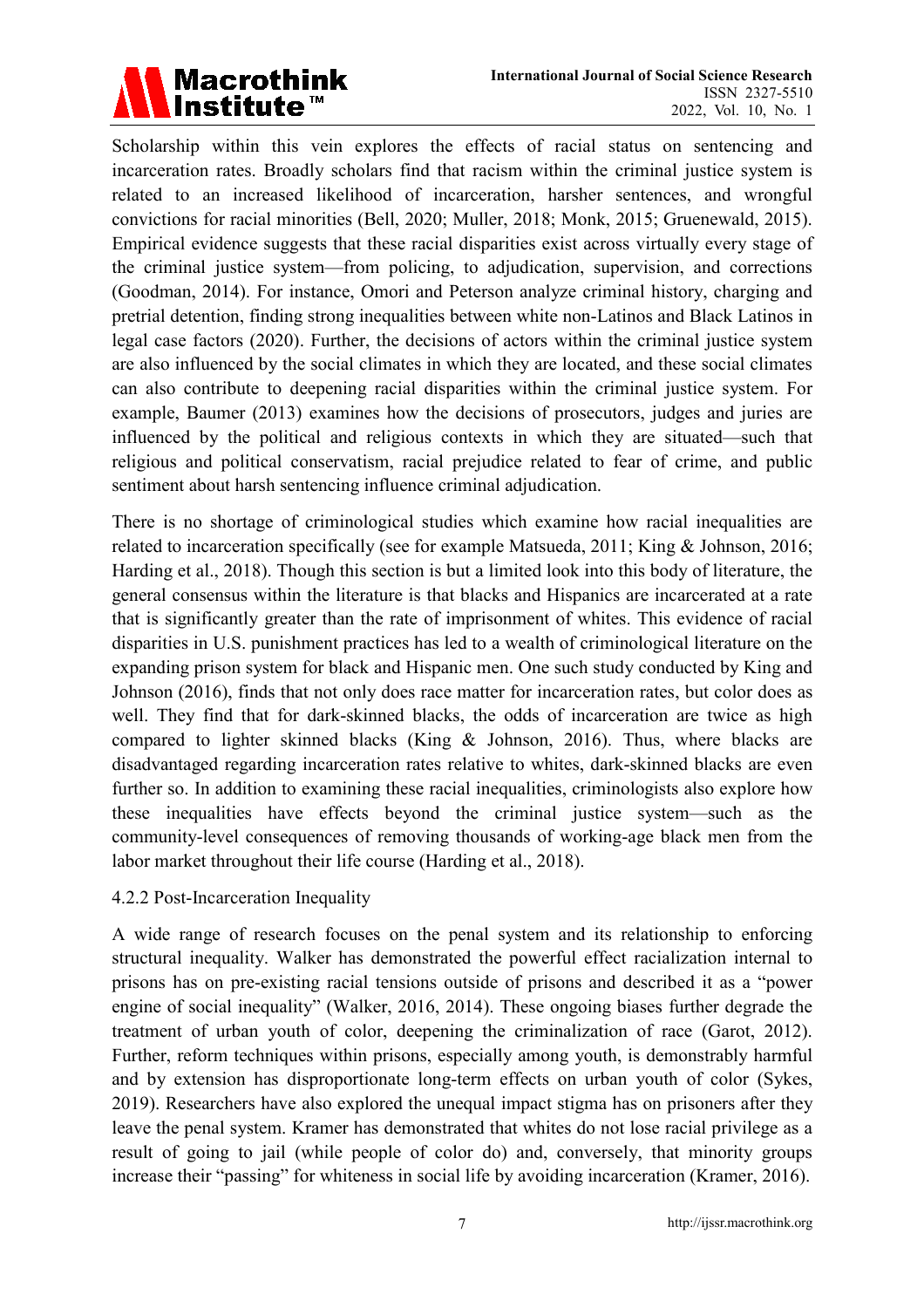

# 4.2.3 Incarceration and Employment

Employment has already been mentioned in the above section as a specific avenue for intersectional inequality. But the relationship between incarceration and employment specifically has been the focus of much scholarship. The general connection between socio-economic status and criminality is widely established and that being incarcerated has a dramatic impact on economic outcomes (Reich & Prins, 2015). Obviously, while a person is incarcerated, they are removed from the labor force, however the effects of incarceration persist after their release as well, as the stigma of their criminal record and perceived risk of future criminal conduct narrows employment opportunities (Sugie et al., 2019; Pager, 2007). We know that the instability and strain of "foraging" employment dramatically aggravate the circumstances leading to crime (Sugie, 2018). Relatedly, the overall job market impacts both the crime rate and family life and single motherhood (Vogel, Thompson, & Messner, 2019).

The economic impact of a criminal record is, as mentioned, disproportionate in its impact. Labor discrimination and low demand for marginalized groups is a major driver to criminal activity (Jones, 2018). Further, systematic inequality in the "front end" of the penal system disproportionately impacts black communities by dramatically removing black men from the labor market (Harding et al., 2018). Finally, black men with a criminal record face a dramatically decreased call back rate when compared to other ethnicities (Mobasseri, 2019).

#### 4.2.4 Policing and Inequality

Many scholars explore the specific relationship between policing, police violence, and social inequality (most often in the context of race) (Flores, 2020; Bell, 2020; Jacobs, 2019; Nurse, 2014). Most often this is explored in the context of race, which has received attention especially in recent times because of the Black Lives Matter (BLM) movement (Gaston et al., 2020).

For example, how legal cynicism in racially segregated neighborhoods is directly related to interactions between police officers and citizens and grounded in collective historical cynicism of police abuse of power (McCarthy et al., 2020). Scholarship has shown penal institution preferences serve at a micro-level to reproduce residential segregation (Bell, 2020). Police use of deadly force is dramatically disproportionate by race (Jacobs, 2019).

#### 4.2.5 Desistance and Recidivism

The twin concepts of desistance and recidivism collectively represent a major research area. The concept of desistance—an individual's cessation of criminal activity of their own power—has gradually developed independently of research on control. Recent research has focused on marginalized groups as a unique window into desistance. For example, Fredrikkson and Gålnander focus on the specific obstacles and circumstances women encounter in their attempt to desist deviance (Fredrikkson & Galnander, 2020). Alternatively, Panfil focuses on desistance or persistence of gay gang members in heteronormative gang culture (Panfil, 2020).

Unsurprisingly, questions of life-after-incarceration remain one of the most predominant.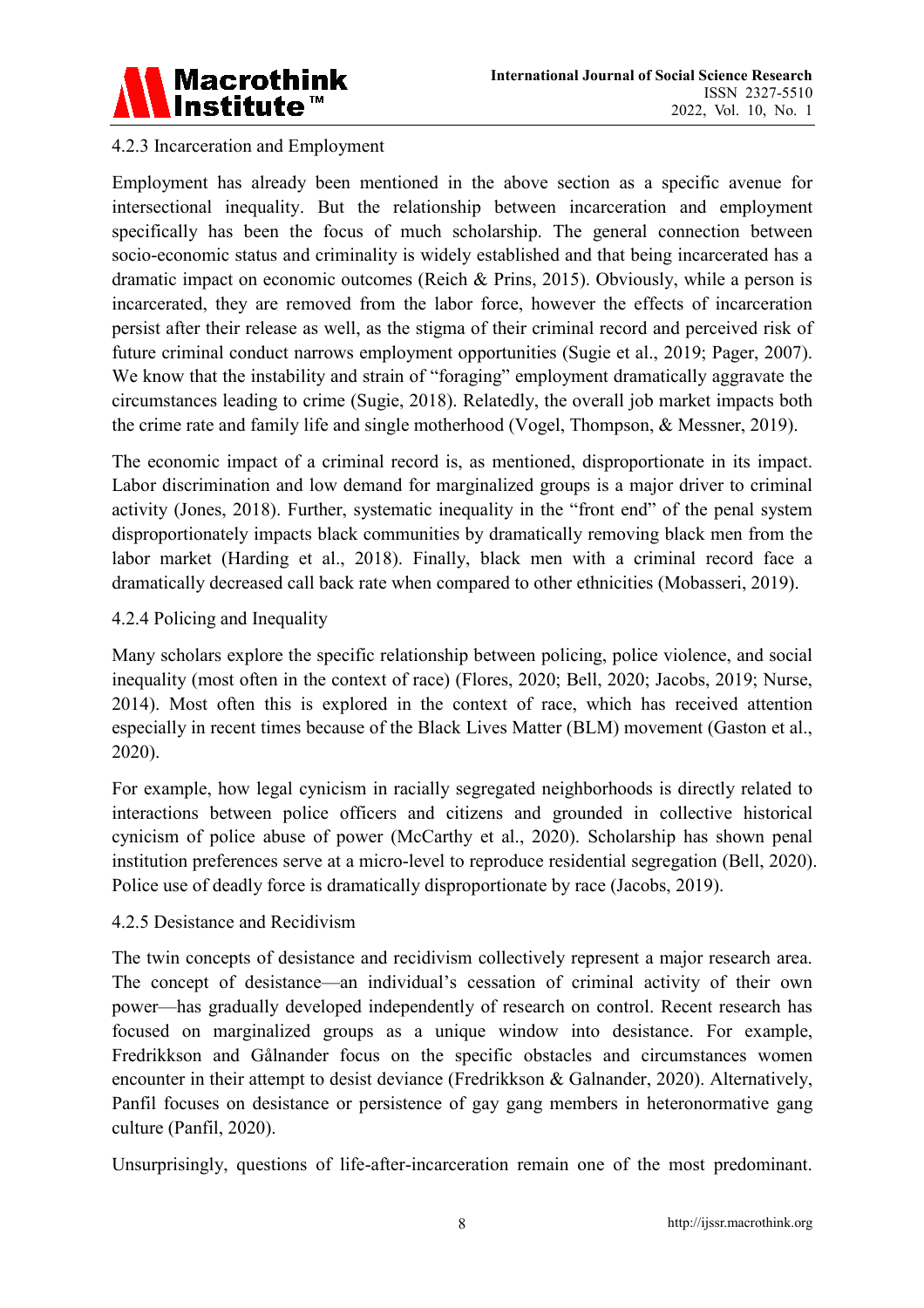

Recent work by Hickert analyzes processes of criminal reoffending and turning points in criminal identity as they relate to social and structural challenges faced by criminals post incarceration. Wildeman and Anderson explore the relationship between prisoner reentry, employment, and disciplinary segregation in the context of restrictive housing (Wildeman & Anderson, 2020).

Somewhat related to both above subjects, recent scholarship has become interested in the substantial decline in youth offenses. Baumer et al. tries to determine why youth offending has declined substantially by studying behaviors such as commitment to school, community involvement, parental supervision, etc. Specifically mentions routine activity theory (Baumer, 2020). Widowson et al found that younger cohabiting partnership substantially altered behavior in such a way as to discourage criminal offense (with variability) (Widowson et al., 2021). Perhaps reflecting a similar variable from a sociological perspective, Bucci and Staff look at the relationship between family dynamics, puberty, and adolescent crime, finding family networks have substantial impact (Bucci & Staff, 2020). Further, Ragan found that the largest influence on drinking and smoking amongst adolescents is not peers generally, but homophily (Ragan, 2020). Finally, Buchanan and Krohn found that, in the context of gang involvement, arrests only negatively deterred future behavior among non-affiliated youth (Buchanan & Krohn, 2019). In sum, youth desistance is highly dependent on homophily and deep social networks.

Drawing broadly on this research, scholars tend to recommend more rehabilitative efforts to increase desistance, specifically aimed at "therapeutic surveillance" and providing support for inmates rather than additional punishment and exclusion (Brangan, 2019; Gray & Smith, 2019; Mazur & Sztuka, 2019). Though probation and community supervision programs are often seen by policy makers as rehabilitative efforts, some scholars argue that in fact the expansion of programs such as these actually "widen the net" of punishment possibilities, in effect becoming a further extension of the penal system (Western et al., 2015; Phelps, 2018). Rather than being therapeutic surveillance, probation has the potential to impose more serious punishment measures on low-level cases, and expose probationers to fines and fees, and potentially result in incarceration via violations (Phelps, 2018; Goodman, 2014; Bell, 2020).

#### 4.2.6 Organizations and Working for the Carceral State

While most studies tended to cover the unequal deployment of the justice system and its impact on larger society, a select few also attended to the organizational character of the justice system itself. Haggerty and Bucerius (2020), for example, examine how correctional officers utilize discretion towards incarcerated people and the various factors that contribute to enforcement (or non-enforcement) of rules. Wolfe and Lawson (2020) "flip the script" a bit and analyze the concept of justice in the work environment for employees of the justice system, applying organizational justice theory.

#### *4.3 Narratives and Neighborhoods*

#### 4.3.1 Media, Race, and Crime

Much scholarship has studied the way media portrayals of race, class, and gender shape the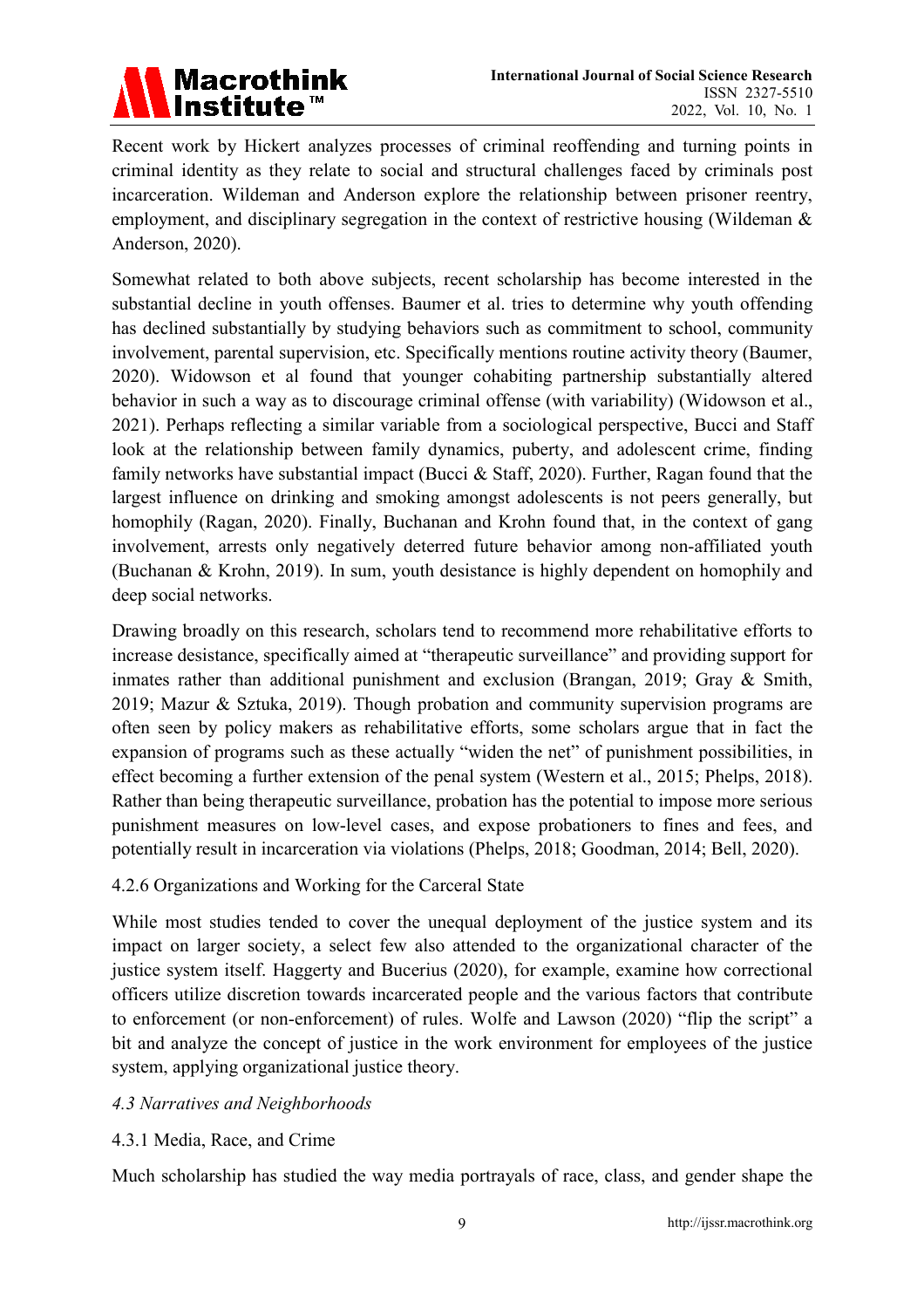

judicial system. In particular, the media portrayal of crime has a strong impact on how crime is viewed by the public and how individuals are tried (Gruenewald, 2015). Political rhetoric has been demonstrated to reshape prison staff views of inmates and their essential natures, especially regarding black women who have been increasingly incarcerated (Nurse, 2014). This rhetoric is often driven by two factors: (i) the desire to be seen as "tough on crime" for electoral purposes, and (ii) as a proxy for explicit race politics (Campbell  $\&$  Schoenfeld, 2013). In this context, extremely punitive crime policy is often developed with strong implicit bias. To that end, a recent study of the 2016 election examined the tensions between the symbolic role of police in American society and black deaths at the hands of American police and its role fueling voter turnout (Drakulich et al., 2020).

#### 4.3.2 Fear of Crime

In many ways directly connected to media representation and political rhetoric, much criminological research is aimed at understanding fear of crime, or more specifically fear of victimization (for a discussion of fear of victimization see Rountree & Land, 1996; LaGrange & Ferraro, 1989; Melde et al., 2019). One such example is work by Helena Menih which examines the relationship between female homelseeness and crime victimization. In this instance, fear of crime is a consequence of gender inequality, and women are forced to negotiate and redefine their positions in this space in response to their risk assessment of victimization (2020). Other scholars examine how crime myths are created and perpetuated and how those myths relate to fear of crime, for instance how images of crime are constructed by the media with implications for spreading fear (Messerschmidt, 2015). These crime myths are problematic in that they often create a specific image of a criminal and shape public perception of crime in ways unsupported by data. To illuminate this point, Haner and colleagues examine how Muslims and migrants are often criminalized due to stereotypes and media bias fueling fear of terriorism and immigrant crime (2020). In addition to media involvement, globalization and changing demographics in the U.S. also work to fuel fear of terrorism (Abrahamson, 2013). The fear of crime even impacts the efficiency of rehabilitation after release, with strong evidence that the efficiency of parole is threatened in societies marked by high fear of crime (Barry, 2019).

#### 4.3.3 Crime and Place Research in the Chicago School

Of course, fear of crime does not solely arise from civil discourse, but also the literal proximity of crime which is itself deeply connected to issues of space and place. Unsurprisingly, research focused on space, neighborhoods, and networks remains important (Levi, 2012; Legewie, 2016; Weisburd, 2016; Warner, 2014). There is a strong correlation between the spatial clustering of crime in cities and other social problems, such as economic disadvantage and health outcomes (Papachristos & Bastomski, 2018; Levi, Phillips, & Sampson, 2020). Solidarity, largely driven by space, fuels and guides criminal activity. Broadly, we know that solidarity is connected to intergroup violence (Legewie, 2016) and more specifically that gang identity and location are highly correlated with violence (Lopez-Aguado & Walker, 2019). Alternatively, isolation increases the likelihood of participating in white-collar crime (Sohoni & Rorie, 2019). In other words, recent scholarship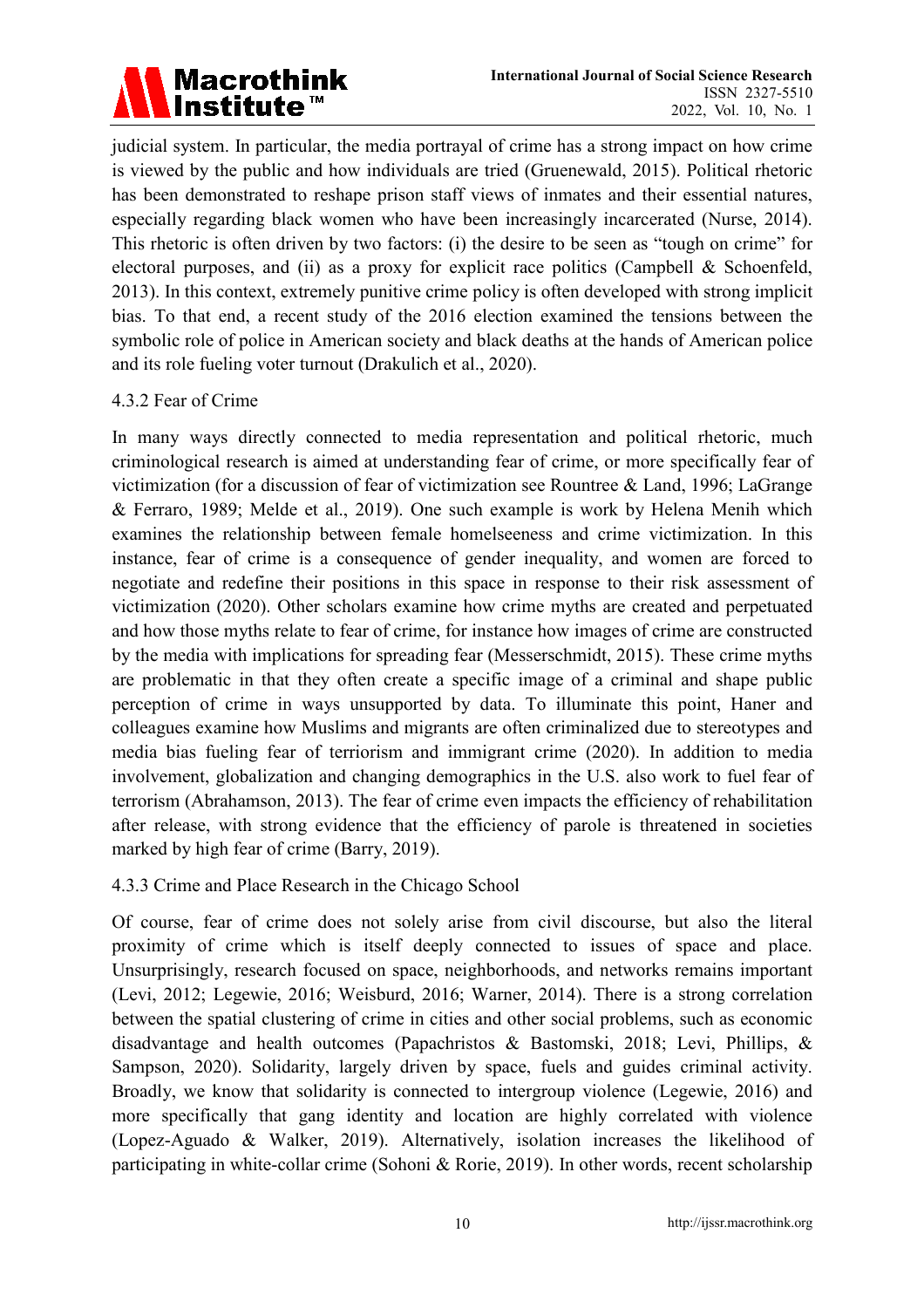

has essentially confirmed long-held theories of space and crime.

#### **5. Discussion**

We have now examined the existing *theoretical* definition of criminology as well as the *practical expressions* of criminology. Comparing the two proves revealing. First, and most generally, the various components in our explicit definition are consistently present and thus validated in the literature. For example, virtually all afore-mentioned articles carefully develop a theoretical framework. Alternatively, each of the individual foci are explicitly social in nature, confirming the approach to crime as a social phenomenon.

That said, there are important caveats. First, while it is true that the field is deeply theoretical and draws from a larger knowledge base, it is important to note the almost "siloed" nature of this body of knowledge and theory. Generally speaking, criminologists appear to exist in separate spheres that are defined by specific subjects of study and largely draw from and build on works in this limited space. Similarly, while all articles deploy scientific methods broadly described the specific approaches and logics behind methodology are widely disparate. Finally, while it is true that work is still being done regularly on causation (economic context, for example), the same does not appear to hold true for prevention beyond critiquing existing preventative measures.

Moving beyond the existing core definitional elements, there also appear to be a couple key elements that should be thought of as a part of criminology, if not outright added to the explicit definition. There is a strong consistent emphasis on the intersectionality of social identity and positionality with crime. This manifests as studies of disparate impact, application, and identification of crime, among other things. While this has not necessarily been true of criminology throughout its entire history, it is worth noting as a major contemporary feature. Second, the literature consistently treats crime not just as a social phenomenon, but more pointedly as a social *construct*. In other words, not only does crime have a social context, but it seems broadly understood that the idea of crime itself is socially constructed. We would go so far as to recommend changing this word in the definition.

With that modification, criminology may thus be defined as:

Criminology is the theoretically informed scientific study—and the resulting body of knowledge—of crime broadly understood as a socially constructed and embedded phenomenon as well as its causation and prevention.

This definition captures both the ideal, theoretical nature of the field and the actual research performed by contemporary criminologists.

#### **6. A Path Forward**

Our findings here, especially regarding the theoretical genealogies behind criminological research, raise follow up questions. For example, while we know that authors refer to criminology as an independent subject, we don't know how far this understanding goes. It would be fruitful and instructive to interview criminological scholars to better understand how they actively conceptualize the field. In terms of theoretical genealogies, some form of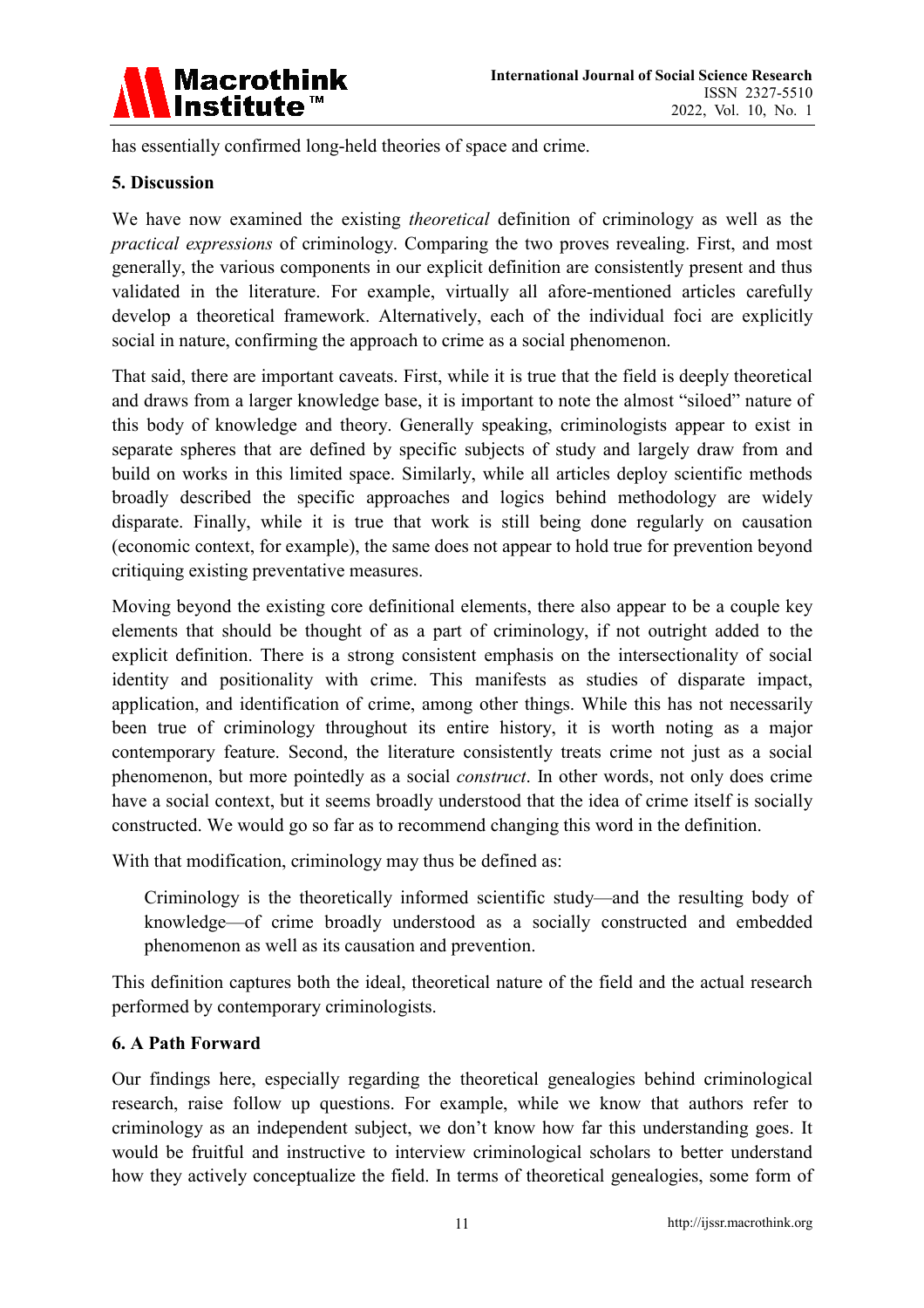

mixed methods analysis would likely be instructive. We know, for example, that several scholars reference racial threat theory. It would be beneficial in the future to analyze if their references were endorsing or merely acknowledging. This could help in our aim to develop greater theoretical consensus. Finally, the discipline would likely benefit from a more thorough review of the specific subjects involved. We, for example, are conducting a follow up literature review on serial homicide (McDonald-Lopez & Hawks, *in progress*).

Beyond ways to expand this specific review, the process has highlighted a few critical areas for scholars to develop. Most obviously—and arguably pressingly—there truly is not a unified body of information that all criminologists agree upon. Reaching a broader, more stable consensus is in our view a critical goal. In many ways, the "field" feels much more like a series of separate fields connected only by the concept of illegality. Integrated theory must be a core agenda item (Schmalleger, 2017). Agnew offered important ideas about the unifying assumptions of criminology even as he acknowledged a tendency to ignore efforts on behalf of unity (Agnew 2011)). His work, and the general call, deserve an answer. This necessarily begins with finding the most researched trends and themes. We've begun this process here, though much work remains. Our definition offers a step. Continued discussion is very welcome.

More specifically, it is abundantly clear that criminology is an interdisciplinary field in the sense that it benefits from scholars in a wide variety of fields. For criminology to be truly distinctive (and not simply a glorified conference), it must better clarify the relationship between the various layers of variables introduced by different disciplines. For example, how, when, and to what extent are biological factors shaped by sociological ones? Is there an ordering? Are some factors *a priori*?

As a general note, there has been little contemporary positive definitional work. What constitutes "crime" in any given study is highly inconsistent and largely beholden to the author's agenda. Definitions are always highly contested and inevitably flawed. This does not mean the process of striving for more universal concepts is meaningless. If anything, the growing silos in criminology demonstrate passively the importance of cohesion.

Cohesion in the discipline is not only theoretically beneficial, but there is also a policy payoff as well. Criminal justice policies would benefit from scholarly influence, both in the way of informing punishment practices and reformation efforts. Yet it is difficult to speak with any real authority on these pressing social issues without an agreed upon definition of "criminology" or unified field of study. Moreover, in our review of the literature we found that there has been little recent scholarship on the prevention of crime broadly speaking, an area which, given the current state of policing in the U.S., could surely benefit from criminological contribution.

This review aimed to develop a contemporary definition of criminology alongside a survey of core theoretical frameworks and areas of research. Our aim has been to offer a cohesive foundation from which future scholarship can develop a more unified core for the field. This unity will strengthen criminology's interdisciplinary work and provide a more credible platform for meaningful progress in theoretical understandings of social processes related to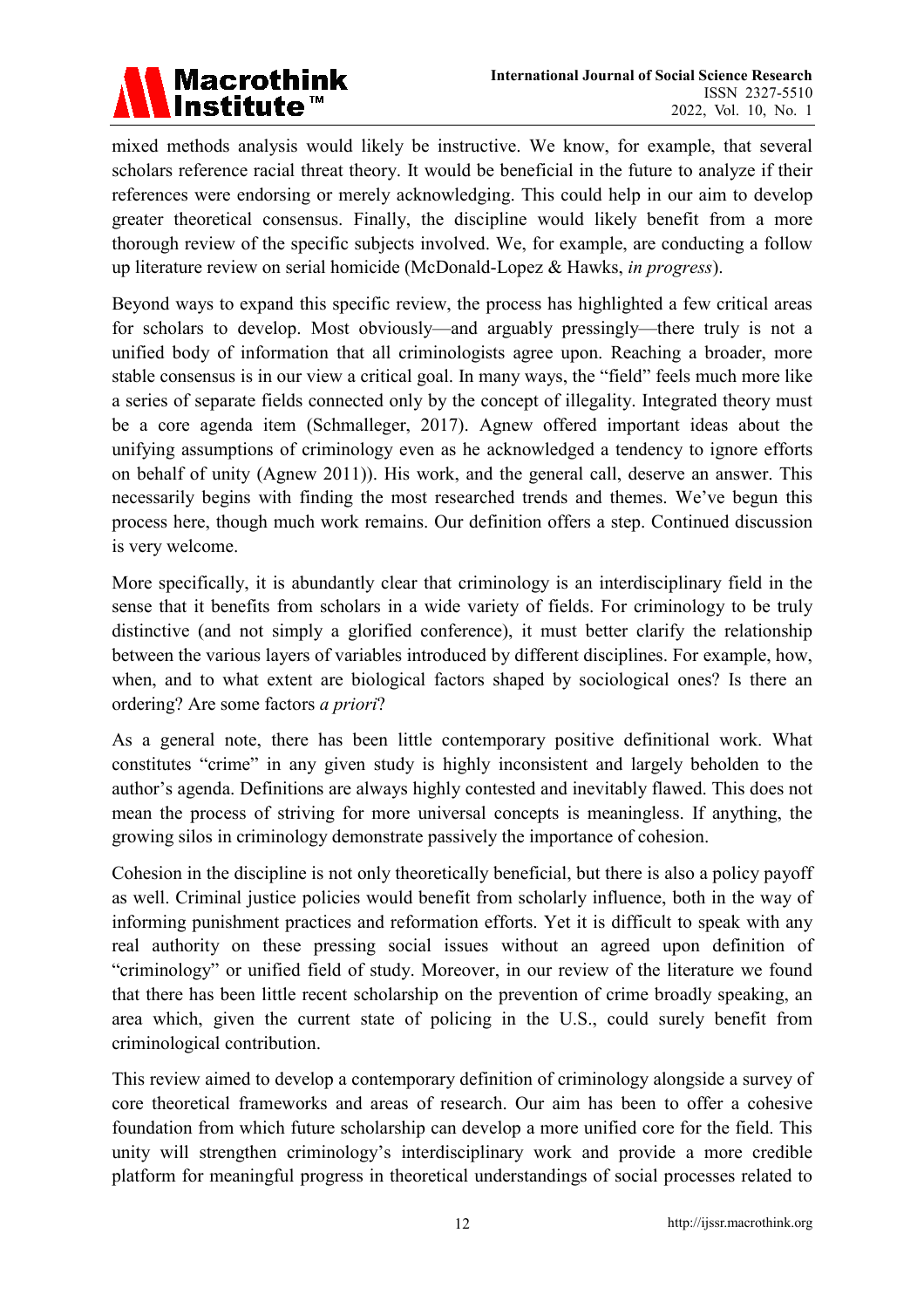

crime and applied policy solutions in criminal justice reform.

#### **Acknowledgments**

The authors would like to thank Shoshana Shapiro and Fatma Muge Gocek for invaluable feedback during the review process, and our wonderful team of research assistants: Shannon Hickey, Tatum Kleis, Katherine Hasted, Katherine Beekman, and Samantha Johnson. This material is based upon work supported by the National Science Foundation under Grant No. DGE 1841052. Any opinions, findings, and conclusions or recommendations expressed in this material are those of the author(s) and do not necessarily reflect the views of the National Science Foundation.

#### **References**

Abrahamson, M. (May 2013). Globalization, Fear, and Insecurity: The Challenges for Cities North and South. By Sophie Body-Gendrot. New York: Palgrave Macmillan, 2012. Pp. xx+213. *American Journal of Sociology*, *118*(6), 1717−1718. https://doi.org/10.1086/669614

Adler, F., Laufer, W. S., & Gerhard, W. O. (2018). *Criminology* (9th ed.). New York, NY: McGraw-Hill.

Agnew, R. (2012). *Toward a unified criminology: Integrating assumptions about crime, people, and society*. New York University Press.

Ahoran-Gutman, M. (2019). Border disorder: On urban boundary work and crime in the divided city. *Theoretical Criminology*, *25*(1), 127−148. https://doi.org/10.1177/1362480619871623

Akers, R. L. (1999). *Criminological Theories: Introduction and Evaluation*. New York, NY: Routledge.

Barkan, S. (2018). *Criminology: A Sociological Understanding* (7th ed.). New York, NY: Pearson Education Inc.

Barry, M. (2019). 'Walking on ice': The future of parole in a risk-obsessed society. *Theoretical Criminology*, *25*(2), 325−342. https://doi.org/10.1177/1362480619880555

Baumer, E. P., & Kimberly, H. M. (July 2013). Social Organization, Collective Sentiment, and Legal Sanctions in Murder Cases. *American Journal of Sociology*, *119*(1), 131−182. https://doi.org/10.1086/672082

Baumer, E., Kelsey, C., & Luo, L. Y. (December 2020). The contemporary transformation of american youth: An analysis of change in the prevalence of delinquency, 1991−2015. *Criminology*, *59*(1), 109−136. https://doi.org/10.1111/1745-9125.12264

Bell, M. C. (January 2020). Located Institutions: Neighborhood Frames, Residential Preferences, and the Case of Policing. *American Journal of Sociology*, *125*(4), 917−973. https://doi.org/10.1086/708004

Botoeva, G. (2019). Multiple narratives of il/legality and im/morality: The case of small-scale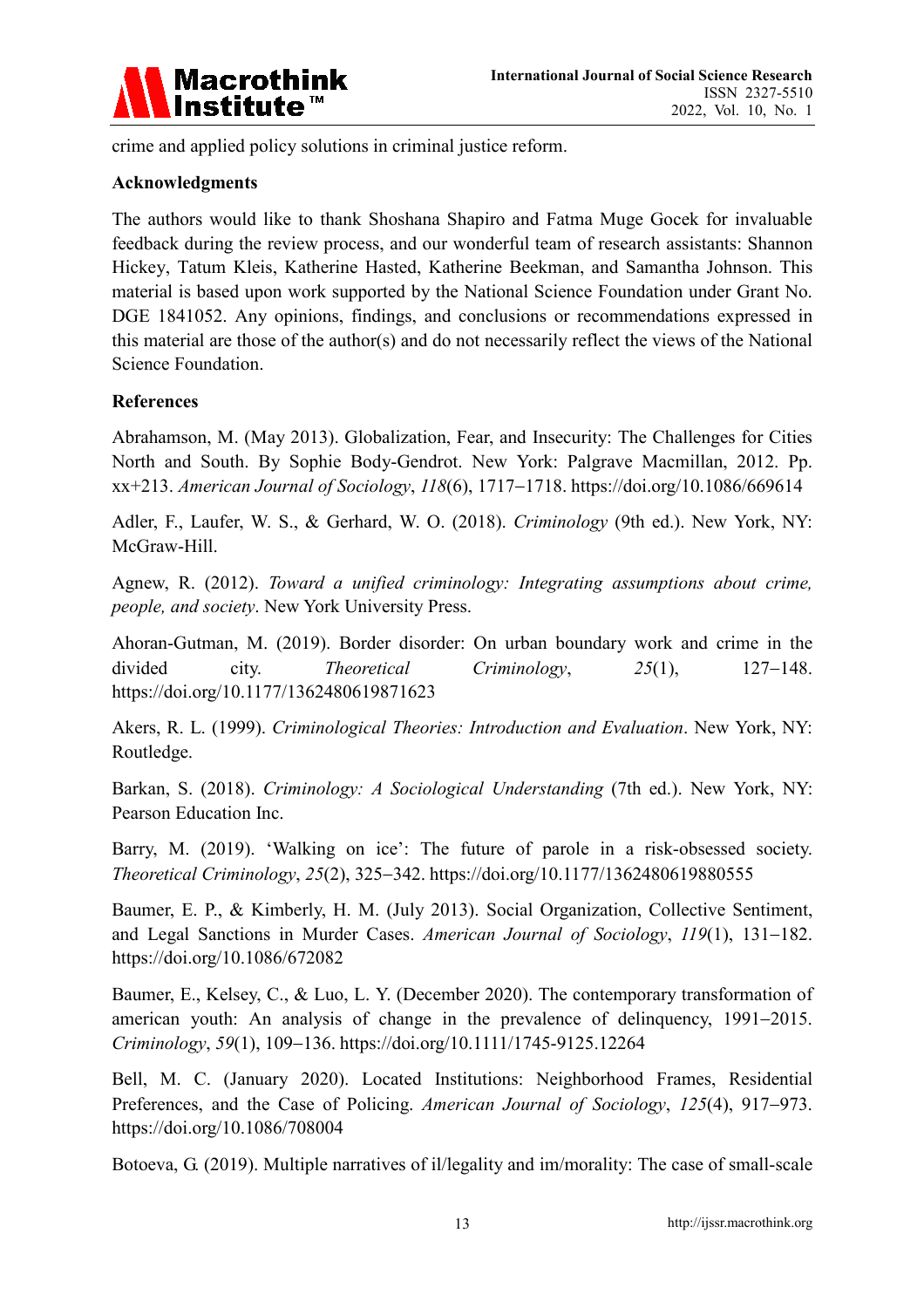

hashish harvesting in Kyrgyzstan. *Theoretical Criminology*, *25*(2), 268−283. https://doi.org/10.1177/1362480619880344

Brangan, L. (2019). Pastoral penalty in 1970s Ireland: Addressing the pains of imprisonment. *Theoretical Criminology*, *25*(1), 44−65. https://doi.org/10.1177/1362480619843295

Brown-Saracino, J. (2015). How Places Shape Identity: The Origins of Distinctive LBQ Identities in Four Small U.S. Cities. *American Journal of Sociology*, *121*(2), 1−63. https://doi.org/10.1086/682066

Burt, C. H., Ronald, L. S., & Frederick, X. G. (2012). Racial Discrimination, Ethnic-Racial Socialization, and Crime: A Micro-Sociological Model of Risk and Resilience. *American Sociological Review*, *77*(4), 648−677. https://doi.org/10.1177/0003122412448648

Campbell, M. C., & Heather, S. (March 2013). The Transformation of America's Penal Order: A Historicized Political Sociology of Punishment. *American Journal of Sociology*, *118*(5), 1375−1423. https://doi.org/10.1086/669506

Carlson, J. (November 2019). Revisiting the Weberian Presumption: Gun Militarism, Gun Populism, and the Racial Politics of Legitimate Violence in Policing. *American Journal of Sociology*, *125*(3), 633−682. https://doi.org/10.1086/707609

Chavez, E. K. (2019). Intrusions of violence: Afro-pessimism and reading social death beyond solitary confinement. *Theoretical Criminology*, *25*(1), 3−22. https://doi.org/10.1177/1362480619846132

Chesney-Lind, M. (May 2020). Feminist criminology in an era is misogyny. *Criminology*, *58*(3), 407−422. https://doi.org/10.1111/1745-9125.12247

Cullen, F. T., & Robert, A. (2003). *Criminological Theory: Past to Present*. Los Angeles, CA: Roxbury Publishing Company.

De Young, M. (Mar 2012). Sex Fiends, Perverts, and Pedophiles: Understanding Sex Crime Policy in America by Chrysanthi S. Leon. *American Journal of Sociology*, *117*(5), 1531−1533. https://doi.org/10.1086/664487

Drakulich, K., Wozniak, K. H., Hagan, J., & Johnson, D. (2020). Race and policing in the 2016 presidential election: Black lives matter, the police, and dog whistle politics. *Criminology*, *58*(2), 370−402. https://doi.org/10.1111/1745-9125.12239

Ellis, R. (Sept 2020). Redemption and reproach: Religion and carceral control in action among women in prison. *Criminology*, *58*(4), 747−772. https://doi.org/10.1111/1745-9125.12258

Ferrell, J., Keith, H., & Jock, Y. (2008). *Cultural Criminology: An Invitation*. Thousand Oaks, CA: SAGE Publications.

Flores, E. O. (January 2020). The Chosen Ones: Black Men and the Politics of Redemption. By Nikki Jones. Oakland: University of California Press, 2018. *American Journal of Sociology*, *125*(4), 1147−1149. https://doi.org/10.1086/706635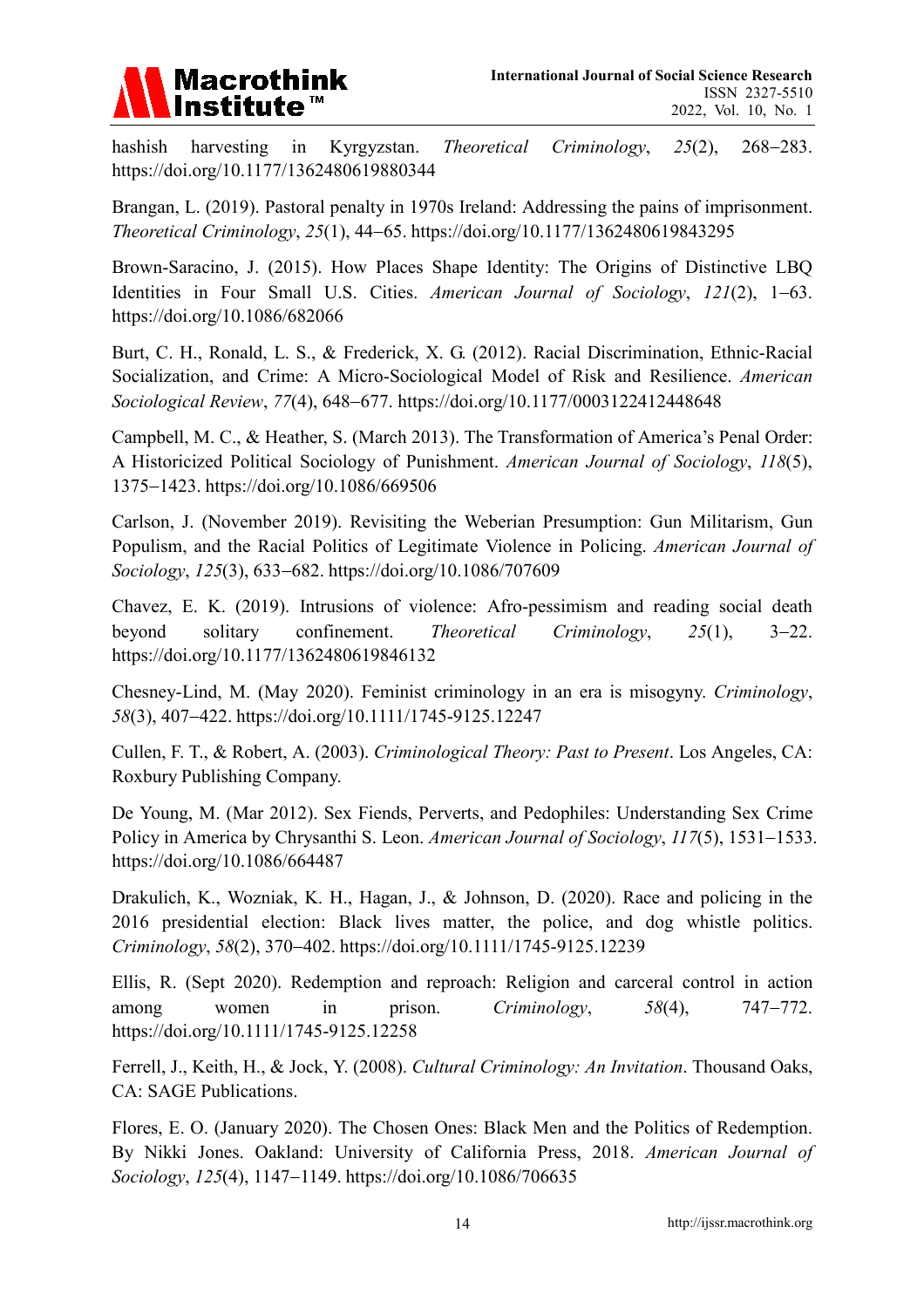# **Macrothink** Institute<sup>™</sup>

Frailing, K., & Dee, W. H. (2016). *Fundamentals of Criminology: New Dimensions* (2nd ed.). Durham, NC: Carolina Academic Press.

Fredrikkson, T., & Robin, G. (May 2020). Fearful futures and haunting histories in women's desistance from crime: A longitudinal study of desistance as an uncanny process. *Criminology*, *58*(4), 599−618. https://doi.org/10.1111/1745-9125.12250

Garot, R. (Mar 2012). Punished: Policing the Lives of Black and Latino Boys by Victor M. Rios. *American Journal of Sociology*, *117*(5), 1529−1531. https://doi.org/10.1086/664486

Gashi, L., Pedersen, W., & Thomas, U. (2019). The pains of detainment: Experience of time and coping strategies at immigration detention centres. *Theoretical Criminology*, *25*(1), 88−106. https://doi.org/10.1177/1362480619855989

Gaston, S., Rod, K. B., & Leigh, S. G. (June 2020). Are Minorities Subjected to, or Insulated from, Racialized Policing in Majority-minority Community Contexts? *The British Journal of Criminology*, *60*(6), 1416–1437. https://doi.org/10.1093/bjc/azaa038

Gieryn, T. F. (1983). Boundary-Work and the Demarcation of Science from Non-Science: Strains and Interests in Professional Ideologies of Scientists. *American Sociological Review*, *48*(6), 781−795. https://doi.org/10.2307/2095325

Goodman, P. (Sept 2014). Race in California's Prison Fire Camps for Men: Prison Politics, Space, and the Racialization of Everyday Life. *American Journal of Sociology*, *120*(3), 352-394. https://doi.org/10.1086/678303

Gray, P., & Roger, S. (2019). Shifting sands: The reconfiguration of neoliberal youth penalty. *Theoretical Criminology*, *25*(2), 304−324. https://doi.org/10.1177/1362480619872262

Greene, T. (March 2019). The Gang's All Queer: The Lives of Gay Gang Members. By Vanessa R. Panfil. New York: New York University Press, 2017. Pp. xiv+289. \$89.00 (cloth); \$28.00 (paper). *American Journal of Sociology*, *124*(5), 1627−1629. https://doi.org/10.1086/702529

Gruenewald, J. (2015). Savage Portrayals: Race, Media, and the Central Park Jogger Story by Byfield. *American Journal of Sociology*, *121*(2), 611−613. https://doi.org/10.1086/682203

Hagan, F. E. (1990). *Intro to Criminology: Theories, Methods, and Criminal Behavior*. Chicago, IL: Nelson-Hall Inc.

Haggerty, K. D., & Sandra, M. B. (Nov 2020). Picking battles: Correctional officers, rules, and discretion in prison. *Criminology*, *59*(1), 137−157. https://doi.org/10.1111/1745-9125.12263

Haner, M., Melissa, M. S., Justin, T. P., & Francis, T. C. (November 2020). Safe Haven or Dangerous Place? Stereotype Amplification and Americans' Perceived Risk of Terrorism, Violent Street Crime, and Mass Shootings. *The British Journal of Criminology*, *60*(6), 1606–1626. https://doi.org/10.1093/bjc/azaa045

Harding, D. J., Jeffery, D. M., Anh, P. N., & Shawn, D. B. (June 2018). Imprisonment and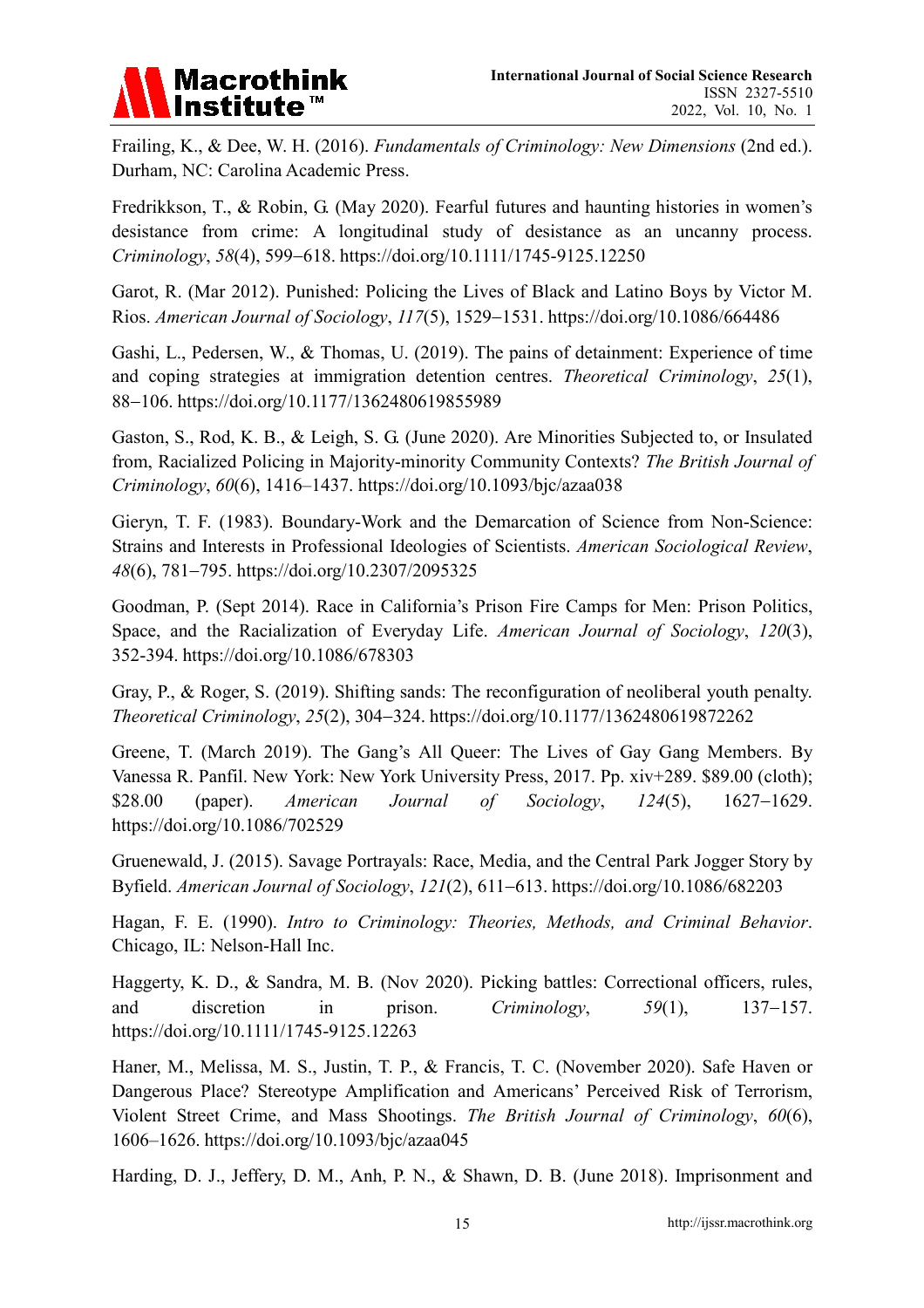

Labor Market Outcomes: Evidence from a Natural Experiment. *American Journal of Sociology*, *124*(1), 49−110. https://doi.org/10.1086/697507

Heimer, K., & Ross, L. M. (1994). Role-Taking, Role Commitment, and Delinquency: A Theory of Differential Social Control. *American Sociological Review*, *59*(3), 365. https://doi.org/10.2307/2095939

Hickert, A., Shawn, B., Paul, N., & Anja, J. E. D. (November 2020). Confinement as a two-stage turning point: Do changes in identity or social structure predict subsequent changes in criminal activity? *Criminology*, *59*(1), 73−108. https://doi.org/10.1111/1745-9125.12262

Hillyard, P. (November 2014). Why We Harm. By Lois Presser. New Brunswick, N.J.: Rutgers University Press, 2013. Pp. xii+163. \$75.00 (cloth) \$24.95 (paper). *American Journal of Sociology*, *120*(3), 994−996. https://doi.org/10.1086/678439

Hwang, J., & Robert, J. S. (2014). Divergent Pathways of Gentrification: Racial Inequality and the Social Order of Renewal in Chicago Neighborhoods. *American Sociological Review*, *79*(4), 726−751. https://doi.org/10.1177/0003122414535774

Jackson, C. (May 2015). Leaving Prostitution: Getting Out and Staying Out of Sex Work. By Sharon S. Oselin. New York: New York University Press, 2014. Pp. xii+207. \$75.00 (cloth); \$23.00 (paper). *American Journal of Sociology*, *120*(6), 1866−1868. https://doi.org/10.1086/680514

Jacobs, M. D. (July 2019). Mirage of Police Reform: Procedural Justice and Police Legitimacy. By Robert E. Worden and Sarah J. McLean. Oakland: University of California Press, 2017. Pp. xii+254. \$34.95. *American Journal of Sociology*, *125*(1), 321−323. https://doi.org/10.1086/703814

Jensen, G. F. (1994). New Directions in Criminological Theory: Advances in Criminological Theory. *Social Forces*, *72*(3), 913−914. https://doi.org/10.2307/2579795

Jones, A. (November 2019). Women of the Street: How the Criminal Justice-Social Services Alliance Fails Women in Prostitution. By Susan Dewey and Tonia St. Germain. New York: New York University Press, 2016. Pp. ix+274. \$89.00 (cloth); \$30.00 (paper). *American Journal of Sociology*, *124*(3), 991−993. https://doi.org/10.1086/701665

Kemp, T. (2019). Solidarity in spaces of 'care and custody': The hospitality politics of immigration detention visiting. *Theoretical Criminology*, *25*(2), 249−267. https://doi.org/10.1177/1362480619887163

King, R. D., & Brian, D. J. (July 2016). A Punishing Look: Skin Tone and Afrocentric Features in the Halls of Justice. *American Journal of Sociology*, *122*(1), 90−124. https://doi.org/10.1086/686941

Kramer, R. (July 2016). Racial Rigidity in the United States: Comment on Saperstein and Penner. *American Journal of Sociology*, *122*(1), 233−246. https://doi.org/10.1086/687374

Kreager, D. A., Jacob, T. N., Young, D. L., Haynie, D. R., Schaefer, M. B., & Kimberly, M. D.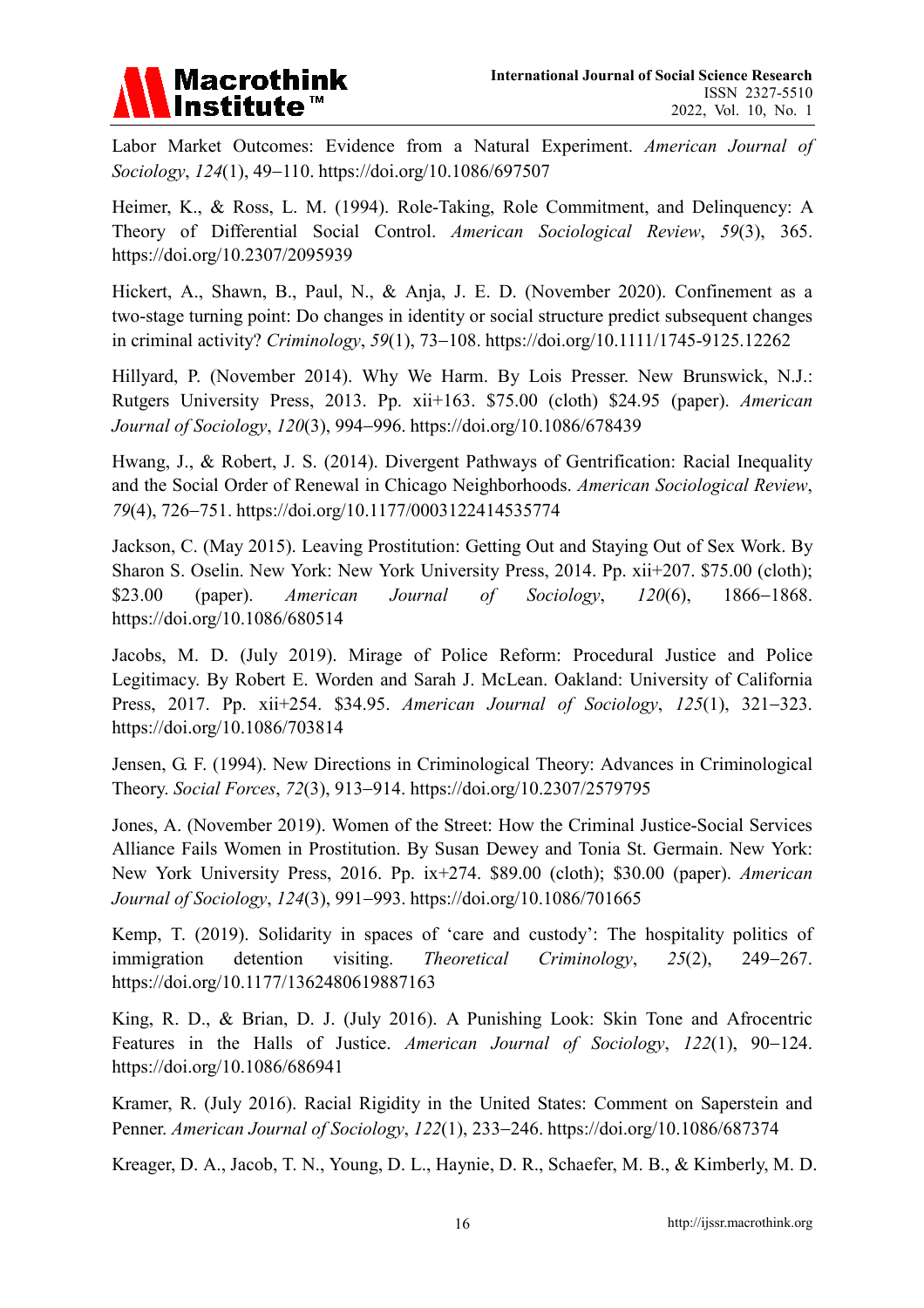

(October 2020). In the eye of the beholder: Meaning and structure of informal status in women's and men's prisons. *Criminology*, *59*(1), 42−72. https://doi.org/10.1111/1745-9125.12260

Krohn, M. D. (November 2012). Toward a Unified Criminology: Integrating Assumptions about Crime, People, and Society by Robert Agnew. *American Journal of Sociology*, *118*(3), 853−854. https://doi.org/10.1086/667581

Kubrin, C. E., Stucky, T. D., & Marvin, D. K. (2009). *Researching Theories of Crime and Deviance*. Oxford, England: Oxford University Press Inc.

Lamont, M., & Virag, M. (2002). The Study of Boundaries in the Social Sciences. *Annual Review of Sociology*, *28*, 167−195. https://doi.org/10.1146/annurev.soc.28.110601.141107

Legewie, J. (September 2016). Racial Profiling and Use of Force in Police Stops: How Local Events Trigger Periods of Increased Discrimination. *American Journal of Sociology*, *122*(2), 379−424. https://doi.org/10.1086/687518

Levi, M. (March 2012). Mafias on the Move: How Organized Crime Conquers New Territories by Federico Varese. *American Journal of Sociology*, *117*(5), 1554−1556. https://doi.org/10.1086/664060

Lewis, K., & Andrew, P. (2019). Rules of the Game: Exponential Random Graph Models of a Gang Homicide Network. *Social Forces*, *98*(4), 1829−1858. https://doi.org/10.1093/sf/soz106

Lopez-Aguado, P., & Michael, L. W. (2019). 'I don't bang: I'm just a Blood': Sutating gang identities in their proper place. *Theoretical Criminology*, *25*(1), 107−126. https://doi.org/10.1177/1362480619854152

Matsueda, R. L. (September 2011). Divergent Social Worlds: Neighborhood Crime and the Racial-Spatial Divide. *American Journal of Sociology*, *117*(2), 693−696. https://doi.org/10.1086/661750

Mazur, L. B., & Mariusz, S. (2019). Hidden harmony: Converging interests in the development of prison reform. *Theoretical Criminology*, *25*(1), 149−168. https://doi.org/10.1177/1362480619875732

Menih, H. (September 2020). 'Come Night-time, It's a War Zone': Women's Experiences of Homelessness, Risk and Public Space. *The British Journal of Criminology*, *60*(5), 1136−1154. https://doi.org/10.1093/bjc/azaa018

Messerschmidt, J. W., & Piers, B. (2015). *Criminology: A Sociological Approach*. New York, NY: Oxford University Press.

Milkoreit, M. et al. (2018). Defining Tipping Points for Social-Ecological Systems Scholarship-an Interdisciplinary Literature Review. *Environmental Research Letters*, *13*(3), 33005. https://doi.org/10.1088/1748-9326/aaaa75

Mobasseri, S. (June 2019). Race, Place, and Crime: How Violent Crime Events Affect Employment Discrimination. *American Journal of Sociology*, *125*(1), 63−104.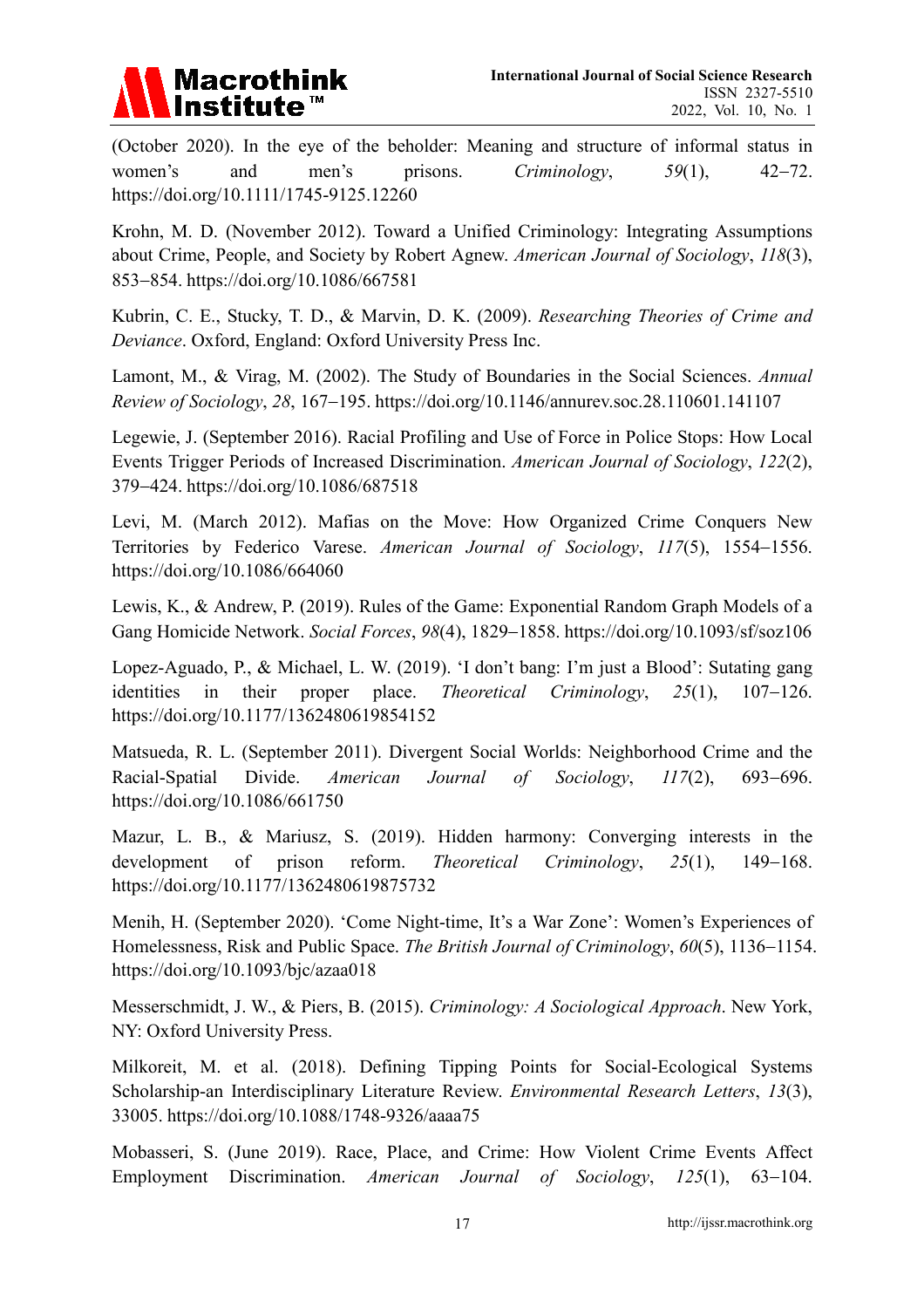

https://doi.org/10.1086/703883

Monk, E. (2015). The Cost of Color: Skin Color, Discrimination, and Health among African-Americans. *American Journal of Sociology*, *121*(2), 396−444. https://doi.org/10.1086/682162

Muller, C. (September 2012). Northward Migration and the Rise of Racial Disparity in American Incarceration, 1880−1950. *American Journal of Sociology*, *118*(2), 281−326. https://doi.org/10.1086/666384

Muller, C. (September 2018). Freedom and Convict Leasing in the Postbellum South. *American Journal of Sociology*, *124*(3), 367−405. https://doi.org/10.1086/698481

Nordstrom, B. R., & Charles, A. D. (2011). Drugs and Crime. *The Journal of Psychiatry & Law*, 39(4), 663−687, https://doi.org/10.1177/009318531103900407

Nurse, A. (July 2014). Breaking Women: Gender, Race, and the New Politics of Imprisonment. By Jill A. McCorkel. New York: New York University Press, 2013. Pp. xvi+272. \$75.00 (cloth); \$23.00. *American Journal of Sociology*, *120*(1), 293−295. https://doi.org/10.1086/677134

Ocampo, A. C. (September 2011). Hidden Truth: Navigating Lives In and Out of Juvenile Prison by Adam D. Reich. *American Journal of Sociology*, *117*(2), 698−701. https://doi.org/10.1086/661745

Omori, M., & Nick, P. (September 2020). Institutionalizing inequality in the courts: Decomposing racial and ethnic disparities in detention, conviction, and sentencing. *Criminology*, *58*(4), 678−713. https://doi.org/10.1111/1745-9125.12257

Papachristos, A. V., & Sara, B. (September 2018). Connected in Crime: The Enduring Effect of Neighborhood Networks on the Spatial Patterning of Violence. *American Journal of Sociology*, *124*(3), 517−568. https://doi.org/10.1086/699217

Phelps, M. S. (September 2018). Discourses of Mass Probation: From Managing Risk to Ending Human Warehousing in Michigan. *The British Journal of Criminology*, *58*(5), 1107−1126. https://doi.org/10.1093/bjc/azx077

Reich, A. D., & Seth, J. P. (March 2020). The Disciplining Effect of Mass Incarceration on Labor Organization. *American Journal of Sociology*, *125*(5), 1303−1344. https://doi.org/10.1086/709016

Rennison, C. M., & Mary, D. (2016). *Introduction to Criminal Justice: Systems, Diversity, and Change*. Thousand Oaks, CA: SAGE Publications.

Rosenfeld, R. (November 2011). The Illusion of Free Markets: Punishment and the Myth of Natural Order by Bernard E. Harcourt. *American Journal of Sociology*, *117*(3), 986−988. https://doi.org/10.1086/662200

Savelsberg, J., Cleveland, L., & Ryan, K. (2004). Institutional Environments and Scholarly Work: American Criminology, 1951−1993. *Social Forces*, *82*(4), 1275−1302.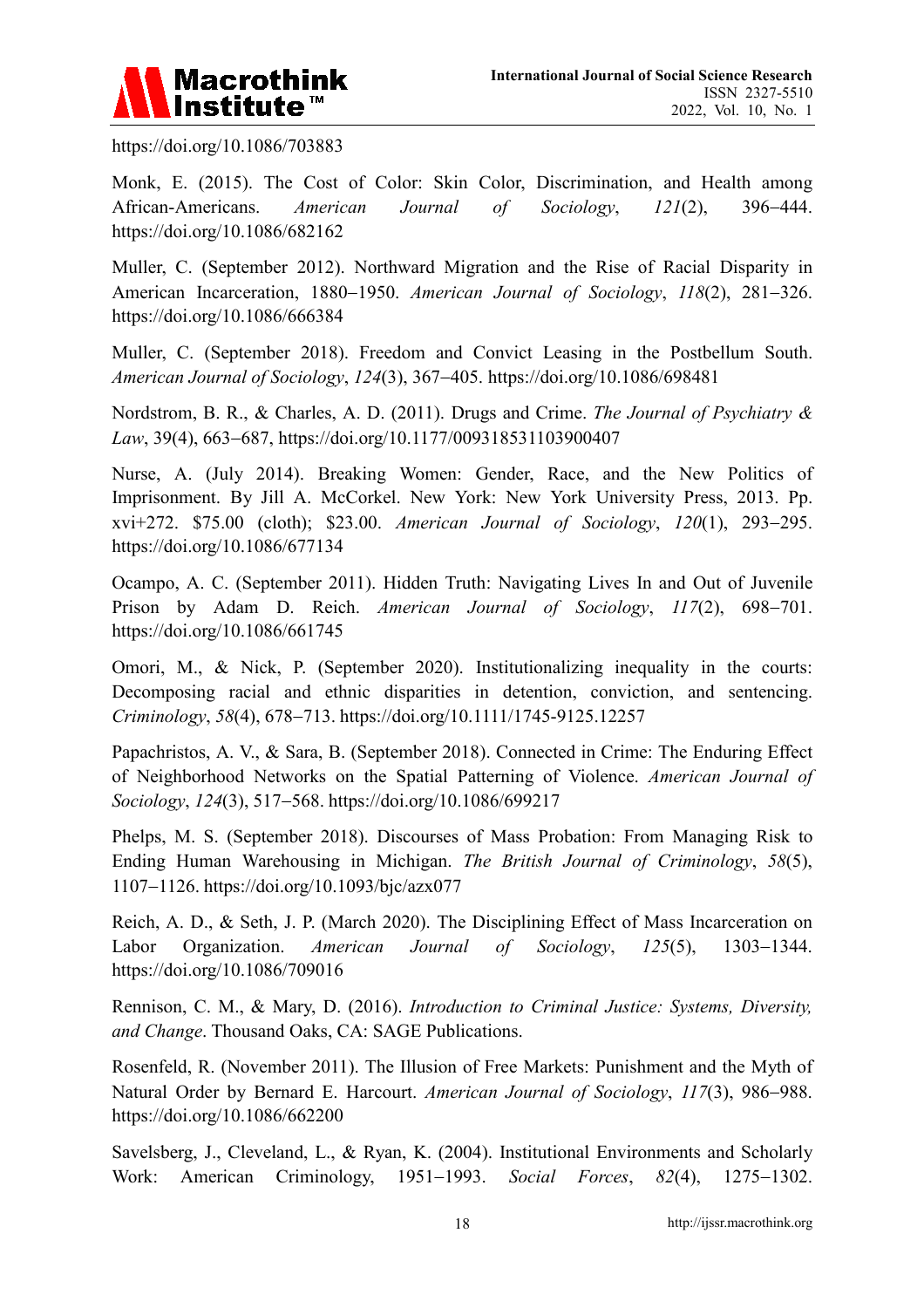

https://doi.org/10.1353/sof.2004.0093

Savelsberg, J. J. (March 2017). The Crime of All Crimes: Toward a Criminology of Genocide. By Nicole Rafter. *American Journal of Sociology*, *122*(5), 1595−1597. https://doi.org/10.1086/690102

Schmalleger, F. (2017). *Criminology Today: An Integrative Introduction*. New York, NY: Pearson Education Inc.

Schram, P. J., & Stephen, G. T. (2018). *Introduction to Criminology: Why Do They Do It*? Thousand Oaks, CA: SAGE Publications.

Schwarz, O. (2015). The Sound of Stigmatization: Sonic Habitus, Sonic Styles, and Boundary Work in an Urban Slum. *American Journal of Sociology*, *121*(1), 205−242. https://doi.org/10.1086/682023

Sharkey, P., Gerard, T.-E., & Delaram, T. (2017). Community and the Crime Decline: The Causal Effect of Local Nonprofits on Violent Crime. *American Sociological Review*. https://doi.org/10.1177/0003122417736289

Siegle, L. J. (2015). *Criminology: Theories, Patterns and Typologies*. Belmont, CA: Wadsworth Publishing.

Siegle, L. J. (2019). *Criminology: The Core*. Boston, MA: Cengage Learning, Inc.

Slade, G. (September 2018). The Politics of Bureaucratic Corruption in Post-Transitional Eastern Europe by Marina Zaloznaya. *American Journal of Sociology*, *124*(3), 605−607. https://doi.org/10.1086/699357

Sohoni, T., & Melissa, R. (2019). The whiteness of white-collar crime in the United States: Examining the role of race in a culture of elite white-collar offending. *Theoretical Criminology*, *25*(1), 66−87. https://doi.org/10.1177/1362480619864312

Soliman, F. (2019). States of exception, human rights, and social harm: Towards a border zemiology. *Theoretical Criminology*, *25*(2), 228−248. https://doi.org/10.1177/1362480619890069

Sugie, N. F. (March 2018). Work as Foraging: A Smartphone Study of Job Search and Employment after Prison. *American Journal of Sociology*, *123*(5), 1453−1491. https://doi.org/10.1086/696209

Sweeny, B. N. (September 2014). Party School: Crime, Campus, and Community. By Karen G. Weiss. Boston: Northeastern University Press, 2013. Pp. xxviii+226. \$85.00 (cloth); \$35.00 (paper). *American Journal of Sociology*, *120*(2), 615−617. https://doi.org/10.1086/678211

Sykes, B. L. (May 2019). Trapped in a Vice: The Consequences of Confinement for Young People. By Alexandra Cox. New Brunswick, N.J.: Rutgers University Press, 2018. Pp. 234. \$28.95 (paper). *American Journal of Sociology*, *124*(6), 1938−1940. https://doi.org/10.1086/704034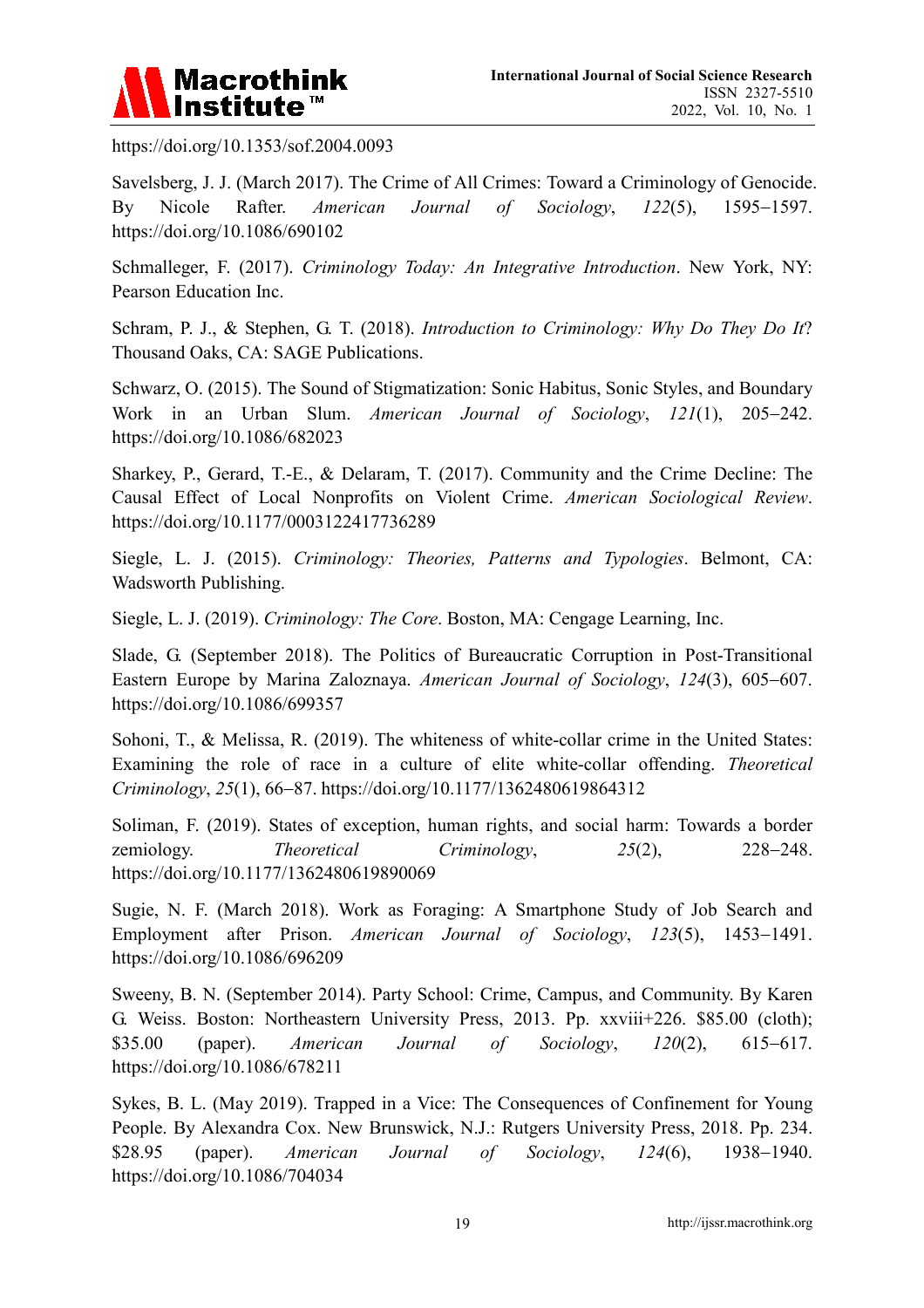

Thorneycroft, R., & Nicole, L. A. (2019). Cripping Criminology. *Theoretical Criminology*, *25*(2), 187−208. https://doi.org/10.1177/1362480619877697

Tran, R.-C., & Claire, S. (2019). Criminalized Vietnamese women, 'problem gambling' and experiential rifts: Towards a criminology of diversity. *Theoretical Criminology*, *25*(1), 23−43. https://doi.org/10.1177/1362480619869925

Ullrich, L. (2019). 'But what about men?' Gender disquiet in international criminal justice. *Theoretical Criminology*, *25*(2), 209−227. https://doi.org/10.1177/1362480619887164

Vogel, M., Thompson, K., & Steven, M. (2019). The Enduring Influence of Cohort Characteristics on Race-Specific Homicide Rates. *Social Forces*, *99*(1), 1−30. https://doi.org/10.1093/sf/soz127

Walker, M. L. (January 2016). Race Making in a Penal Institution. *American Journal of Sociology*, *121*(4), 1051−1078. https://doi.org/10.1086/684033

Warner, C. (November 2014). Trading Democracy for Justice: Criminal Convictions and the Decline of Neighborhood Participation. By Traci R. Burch. Chicago: University of Chicago Press, 2013. Pp. x+253. \$25.00 (paper). *American Journal of Sociology*, *120*(3), 973−975. https://doi.org/10.1086/678491

Washington, R. (July 2014). Comic Book Crime: Truth, Justice, and the American Way. By Nickie D. Phillips and Staci Strobel. New York: New York University Press, 2013. Pp. viii+289. \$75.00 (cloth); \$24.00 (paper). *American Journal of Sociology*, *120*(1), 273−275. https://doi.org/10.1086/677105

Webster, J., & Richard, T. W. (2002). Analyzing the Past to Prepare for the Future: Writing a Literature Review. *MIS Quarterly*, 26(2), 13−23.

Weisburd, D. (July 2016). Community Criminology: Fundamentals of Spatial and Temporal Scaling, Ecological Indicators, and Selectivity Bias by Ralph Taylor. *American Journal of Sociology*, *122*(1), 290−292. https://doi.org/10.1086/686801

Westbrook, L. (May 2013). Gender, Heterosexuality, and Youth Violence: The Struggle for Recognition. By James W. Messerschmidt. Lanham, Md.: Rowman & Littlefield Publishers, 2012. Pp. ix+207. \$75.00 (cloth); \$25 (paper). *American Journal of Sociology*, *118*(6), 1725−1727. https://doi.org/10.1086/669658

Western, B., Anthony, A. B., Jaclyn, D., & Catherine, S. (March 2015). Stress and Hardship after Prison. *American Journal of Sociology*, *120*(5), 1512−1547. https://doi.org/10.1086/681301

Widdowson, A. O., Carter, H., & Sonja, E. S. (January 2021). Romantic partners and young adult offending: Considering the role of partner's socioeconomic characteristics. *Criminology*, *59*(1), 158−190. https://doi.org/10.1111/1745-9125.12265

Wildeman, C., & Lars, H. A. (March 2020). Long-term consequences of being placed in disciplinary segregation. *Criminology*, *58*(3), 423−453.